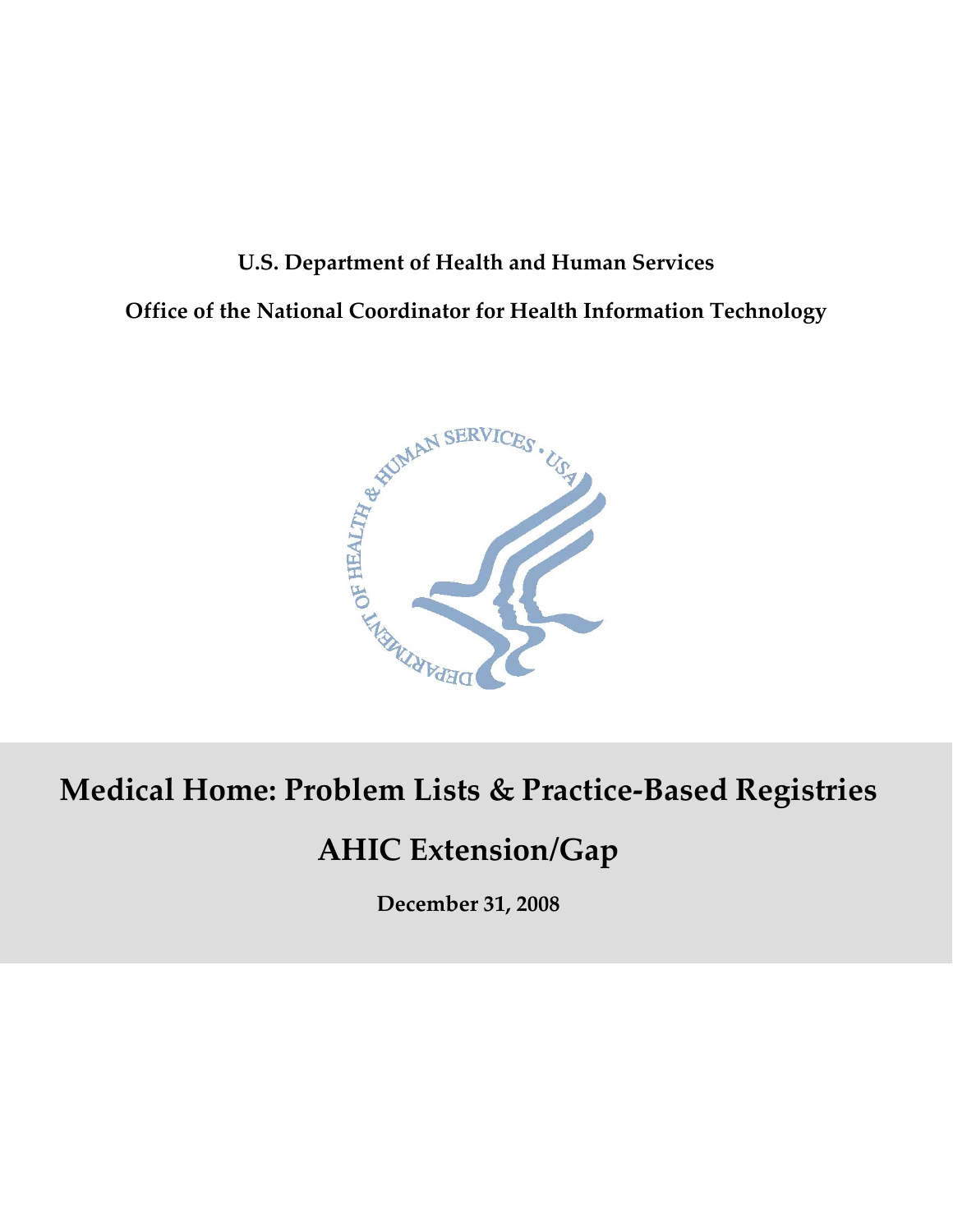

## **Table of Contents**

| 1.0 |                                                                                    |
|-----|------------------------------------------------------------------------------------|
| 1.1 |                                                                                    |
| 1.2 |                                                                                    |
| 2.0 |                                                                                    |
| 2.1 |                                                                                    |
| 2.2 |                                                                                    |
| 2.3 |                                                                                    |
| 3.0 |                                                                                    |
| 4.0 |                                                                                    |
| 5.0 |                                                                                    |
| 6.0 |                                                                                    |
| 6.1 |                                                                                    |
| 6.2 |                                                                                    |
| 6.3 |                                                                                    |
| 7.0 |                                                                                    |
| 8.0 | Medical Home: Problem Lists & Practice-Based Registries Dataset Considerations  20 |
|     |                                                                                    |
|     |                                                                                    |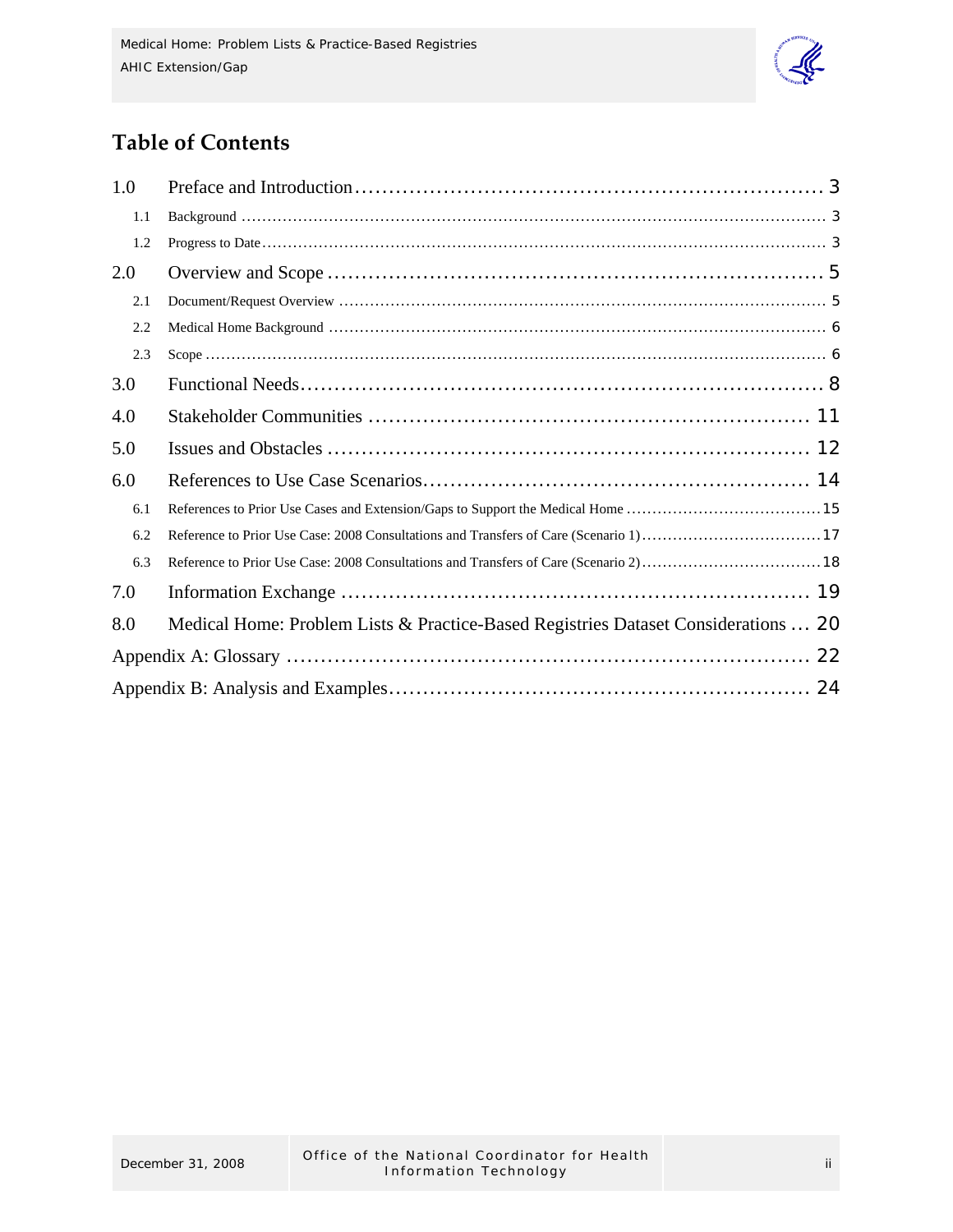

### <span id="page-2-0"></span>**1.0 Preface and Introduction**

#### **1.1 Background**

In April and June of 2008, the American Health Information Community (AHIC) approved a recommendation to develop documents that address extensions/gaps from the use cases published between 2006 and 2008. One of the extensions/gaps prioritized for subsequent processing in the national health agenda activities in 2009 was to support the Medical Home and care coordination activities supported by the management of patient problem lists and practice-based registry capabilities for patient population management. AHIC specifically requested that the 2009 Medical Home: Problem Lists & Practice-Based Registries Extension/Gap address the ability to incorporate information from multiple patient problem lists (from multiple sources) to support comorbidity management and the ability to utilize registry functions in support of care coordination to support individual patient needs.

This extension/gap document is being developed by the Office of the National Coordinator for Health Information Technology (ONC) to represent AHIC priorities and provide context for the national health agenda activities, beginning with the selection of harmonized standards by the Healthcare Information Technology Standards Panel (HITSP). Components that need to be considered during the standards identification and harmonization activities include standardized vocabulary, data elements, datasets, and technical standards that support the information needs and processes of the medical home provider and other clinicians who may provide care for patients. This document is the Final AHIC Extension/Gap. Feedback received on the AHIC Extension/Gap has been considered and incorporated into this document where applicable. HITSP has the opportunity to reuse standards, where applicable, from those previously recognized by the Secretary of Health and Human Services, to specify and constrain how they are to be used to advance interoperability and to work with standards development organizations to see that gaps in standards are filled.

#### **1.2 Progress to Date**

To date, the national health agenda, including the activities of AHIC and HITSP, has not formally addressed all of the interoperability considerations for the communication of problem list management and practice-based registry capabilities.

Previously published Use Case and Extension/Gap documents address many of the functions and information exchanges that may support the problem list management and patient population management within the medical home. These published documents incorporate several concepts that have been evaluated by HITSP and could be leveraged during activities supporting this extension/gap document.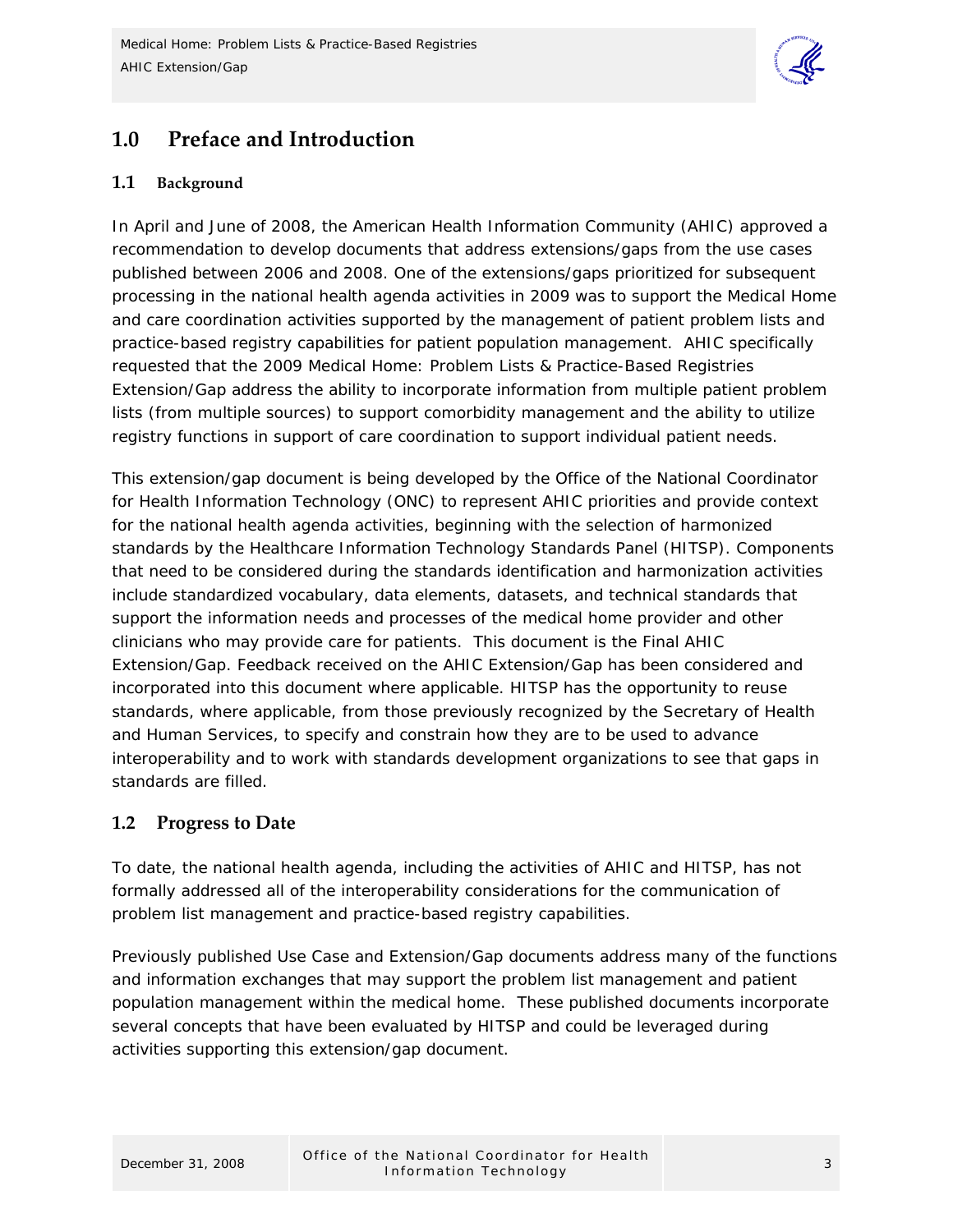

- The 2008 Consultations and Transfers of Care Use Case includes the need for communicating information to request and fulfill a consultation and support transfers of care;
- The 2009 Clinical Note Details Extension/Gap includes the need for communicating encounter notes between providers to support care coordination;
- The 2008 Patient-Provider Secure Messaging Use Case includes the needs for patient communication with their healthcare clinicians remotely using common computer technologies readily available in homes and other settings.
- The 2008 Remote Monitoring Use Case includes the need for communicating remote monitoring information from an ambulatory setting, including physiological, diagnostic, medication tracking, and activities of daily living (ADL) measurements, to a clinician's Electronic Health Record (EHR) or a patient's Personal Health Record (PHR) for management of chronic health problems, new conditions, or maintaining wellness.
- The 2008 Personalized Healthcare Use Case includes the needs for communicating clinician-initiated genetic/genomic laboratory test results including interpretive information from an Laboratory Information System (LIS) to an EHR;
- The 2008 Immunization and Response Management Use Case includes the needs for communicating immunization and drug administration information between clinicians, registries, consumers, those individuals in public health roles, and those who report information describing the inventory status of vaccines and drugs;
- The 2007 Medication Management Use Case includes needs for communicating medication information between clinicians and pharmacists in inpatient and ambulatory settings;
- The 2007 Consumer Access to Clinical Information Use Case includes capabilities that enable consumers to have direct access to clinical information that helps promote their understanding and involvement with their healthcare.
- The 2007 Quality Use Case includes the needs for communicating information between the EHR and quality measurement, feedback and reporting systems; and
- The 2006 EHR Laboratory Results Use Case includes the needs for communicating Laboratory Results from an LIS to an EHR or other clinical system.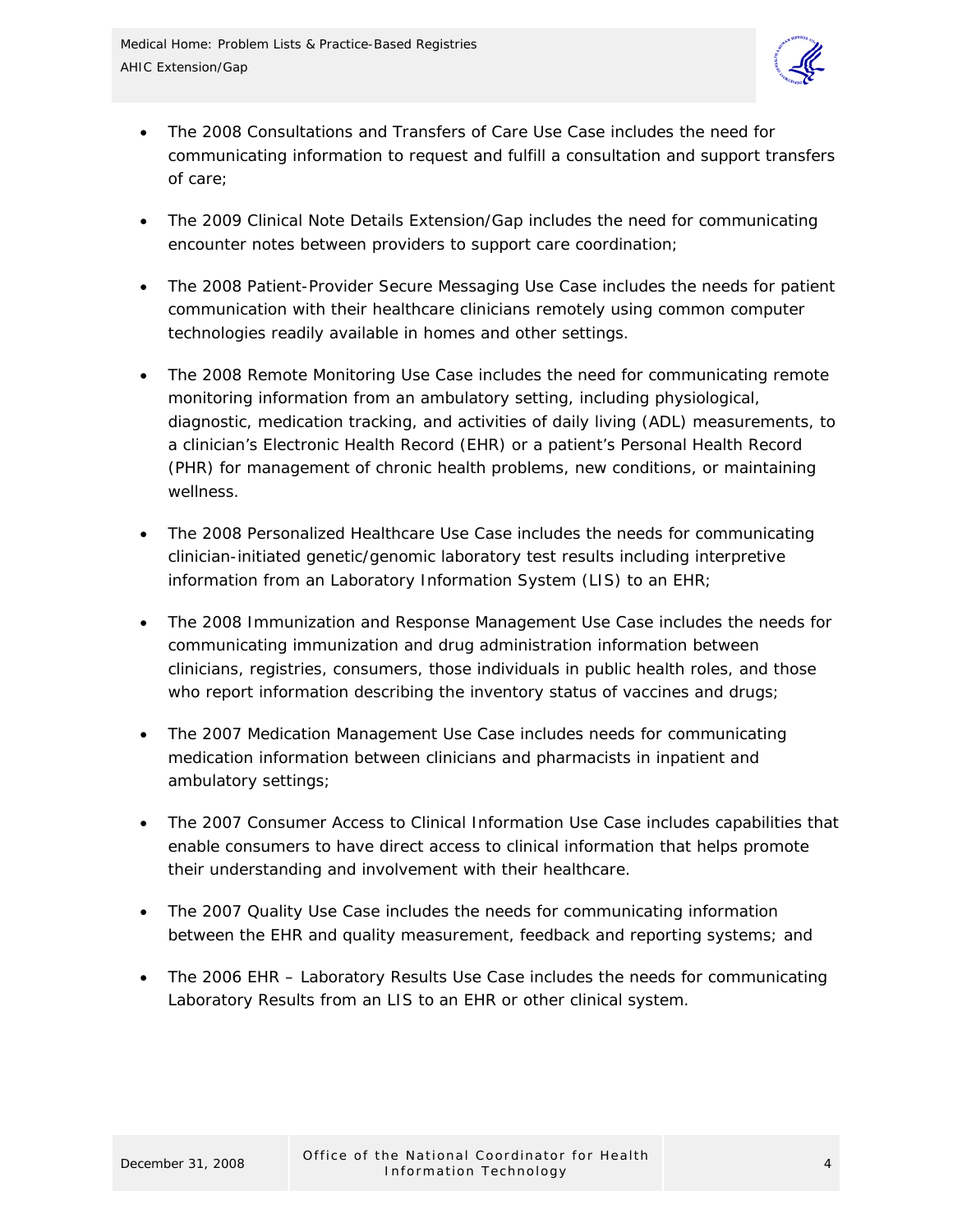

### <span id="page-4-0"></span>**2.0 Overview and Scope**

#### **2.1 Document/Request Overview**

This extension/gap document is focused on information needs to facilitate the electronic exchange of medication information. The 2009 Medical Home: Problem Lists & Practice-Based Registries Extension/Gap Document is divided into the following sections:

- Section 1.0, Preface and Introduction, describes the progress to date, the additional priorities identified by the AHIC, the resulting extensions/gaps, and their purpose;
- Section 2.0, Overview and Scope, describes the sections of an extension/gap document, the request being made to HITSP, and the scope of that request;
- Section 3.0, Functional Needs, describes the combination of end-user needs and system behaviors which support interoperability and information exchange;
- Section 4.0, Stakeholder Communities, describes individuals and organizations that participate in activities described in this extension/gap;
- Section 5.0, Issues and Obstacles, describes issues and obstacles which may need to be planned for, addressed, or resolved to achieve the capabilities described in the extension/gap;
- Section 6.0, References to Use Case Scenarios, describes various scenarios and information exchanges which assist in the communication of information. Scenarios may re-used from previously published 2006 – 2008 Use Cases and/or new scenarios may be described;
- Section 7.0, Information Exchange, describes information exchange capabilities which are needed to support the scenarios and the high-level role of information exchange;
- Section 8.0, Data Set Considerations, identifies specific information opportunities relevant to this extension/gap document that may support future identification, development, and harmonization of standards;
- Appendix A, Glossary, provides contextual descriptions of key concepts and terms introduced in this extension/gap document; and
- Appendix B, Analysis and Examples, describes current public and private efforts to support problem lists and practice-based registries.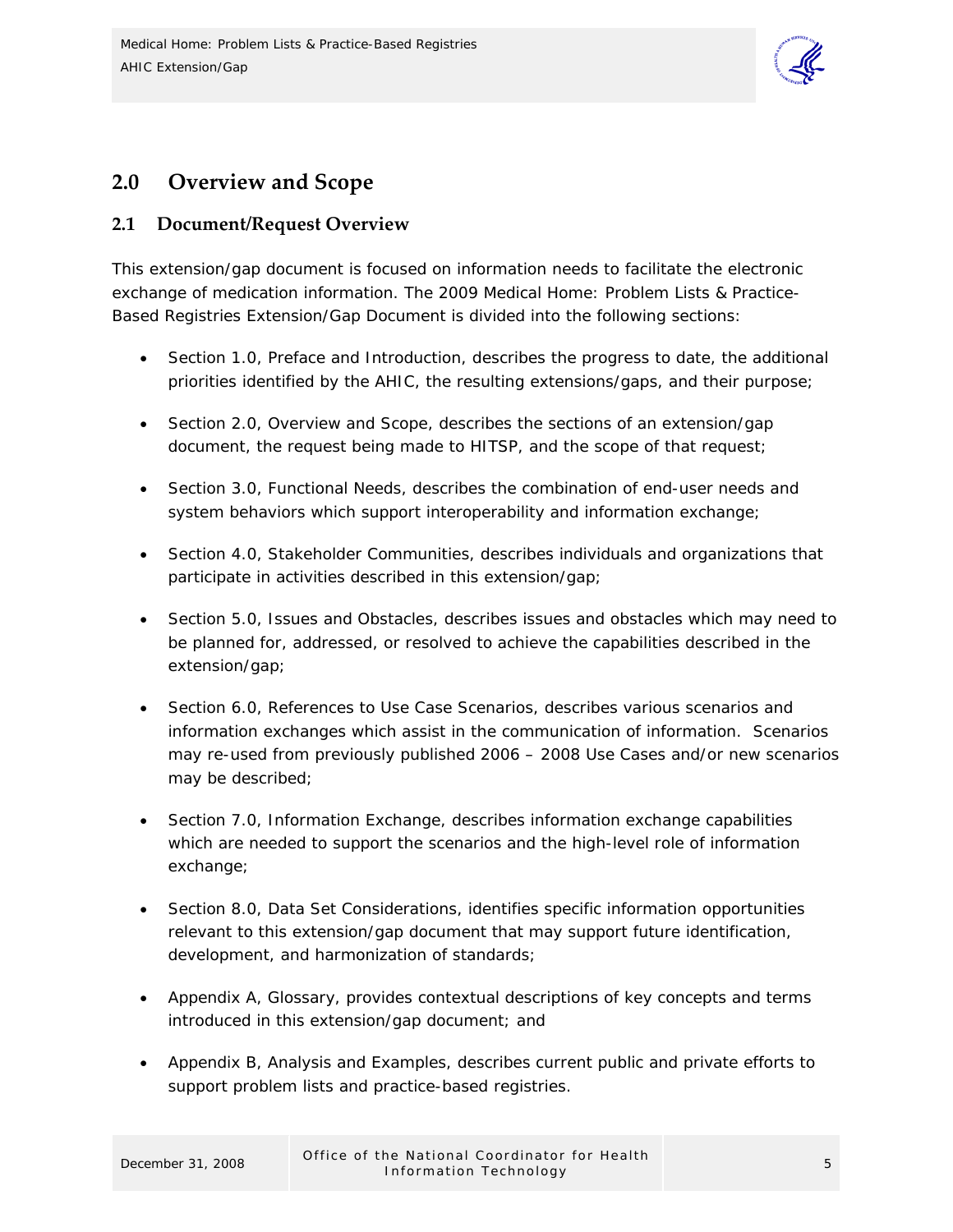

#### <span id="page-5-0"></span>**2.2 Medical Home Background**

Definitions for the term "Medical Home" are continuing to evolve. The Medical Home has been described as a model for providing care that is "accessible, comprehensive and coord[i](#page-26-0)nated, and delivered in the context of family and community."<sup>i</sup> A patient's medical home includes a clinician, referred to as the medical home provider, who is the central point of planning, coordination, and management of the patient's health promotion, acute illness care, and chronic condition management. $\mathbf{I}^{\parallel}$  The medical home provider is an ambulatory practice-based clinician that coordinates care across the patient's providers and care settings and supports patient primary care and management of chronic conditions.

A medical home provider may utilize health information technology tools such as EHRs and practice-based registries to document and access patient information. These tools may aid the medical home provider in care coordination and management of patients, particularly patients with chronic conditions, disabilities, and special needs by providing a centralized view of patient clinical information that may incorporate evidence-based medicine and clinical decision-support functions.

#### **2.3 Scope**

The medical home provider may receive patient information and clinical documentation from other providers and sources, both within the medical home provider's practice and from external organizations. The evolving definitions of the Medical Home present many functional and interoperability needs for health information technology. Prior AHIC Use Cases and Extension/Gap documents address many of the standards, information exchanges, and capabilities to support exchanging of patient clinical information between organizations. This is depicted in Section 6.0 in Figure 6-1. This extension/gap is not intended to define comprehensive processes, functions, and interoperability to support the medical home.

The 2009 Medical Home: Problem Lists & Practice-Based Registries Extension/Gap document is focused on the standardization and information needs that support the use of Health IT within the medical home to enable use of the information available to the medical home provider. This extension/gap does not present new information exchanges, but instead describes capabilities within a patient's medical home that can be enabled and supported by extensions to information exchanges from previous Use Cases and Extension/Gaps and associated HITSP interoperability specifications.

Current needs to support care coordination within the medical home includes problem list management and use of standards that support population management functions within the medical home.

Therefore, the requirements for the 2009 Medical Home: Problem Lists & Practice-Based Registries Extension/Gap can be summarized as: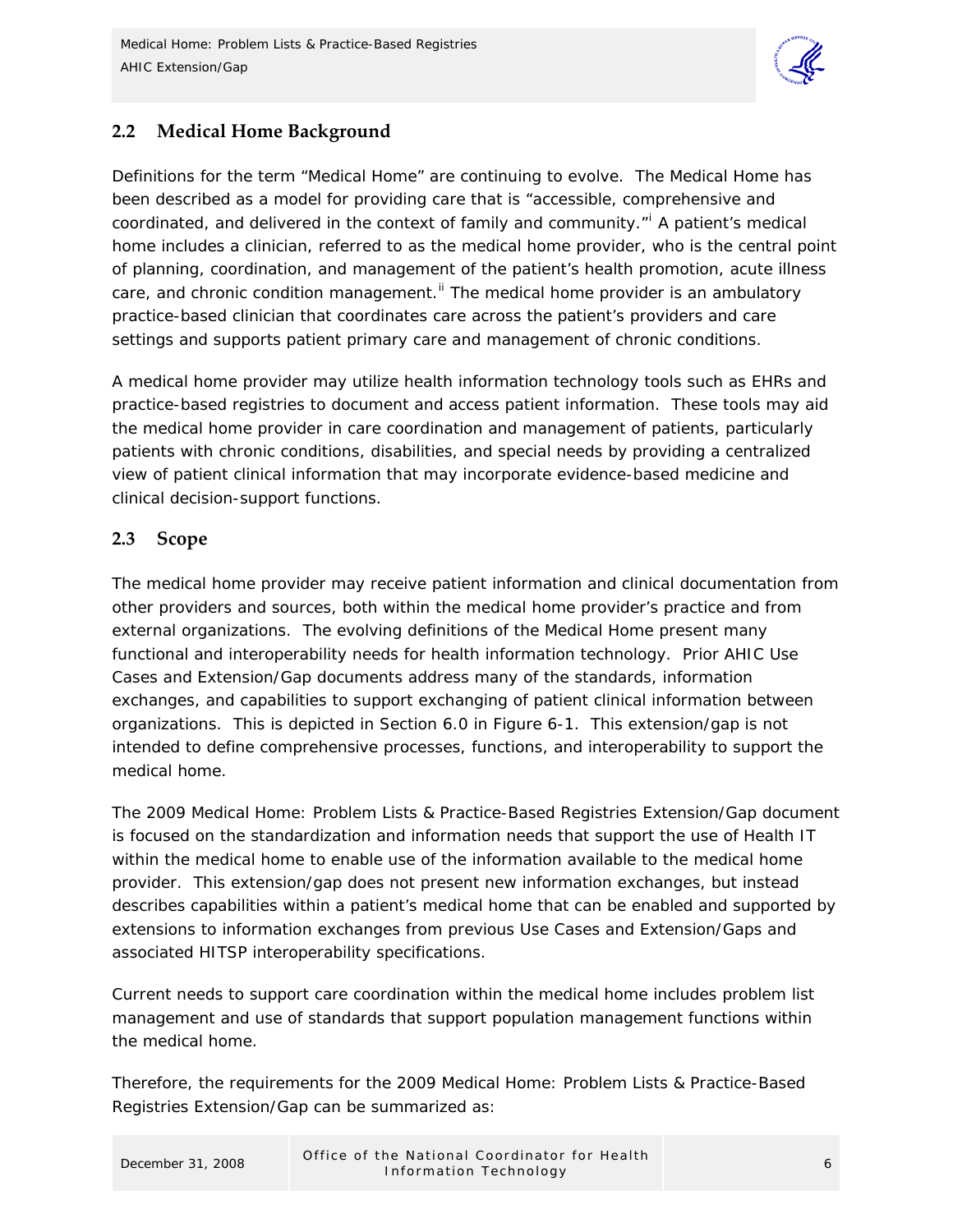

- The ability to manage patient problem lists and provider information (from intraorganizational and inter-organizational sources) within the medical home to support comorbidity management; and
- The ability to utilize information to perform practice-based, patient population management and registry functions within the medical home for care coordination to support individual patient needs.

The identification, development, and harmonization of standards to support the interoperability associated with the information exchange of problem lists and information to support practice-based registries has been preliminarily addressed. However, additional work with standards and professional organizations, care delivery organizations, and organizations providing information technology services and products to the healthcare industry is needed to support the interoperability needs associated with the medical home. As mentioned in Section 1.0, these needs have not yet been fully addressed by the national health agenda's standardization efforts. Examples of gaps in industry standards are outlined in the upcoming sections of this extension/gap document.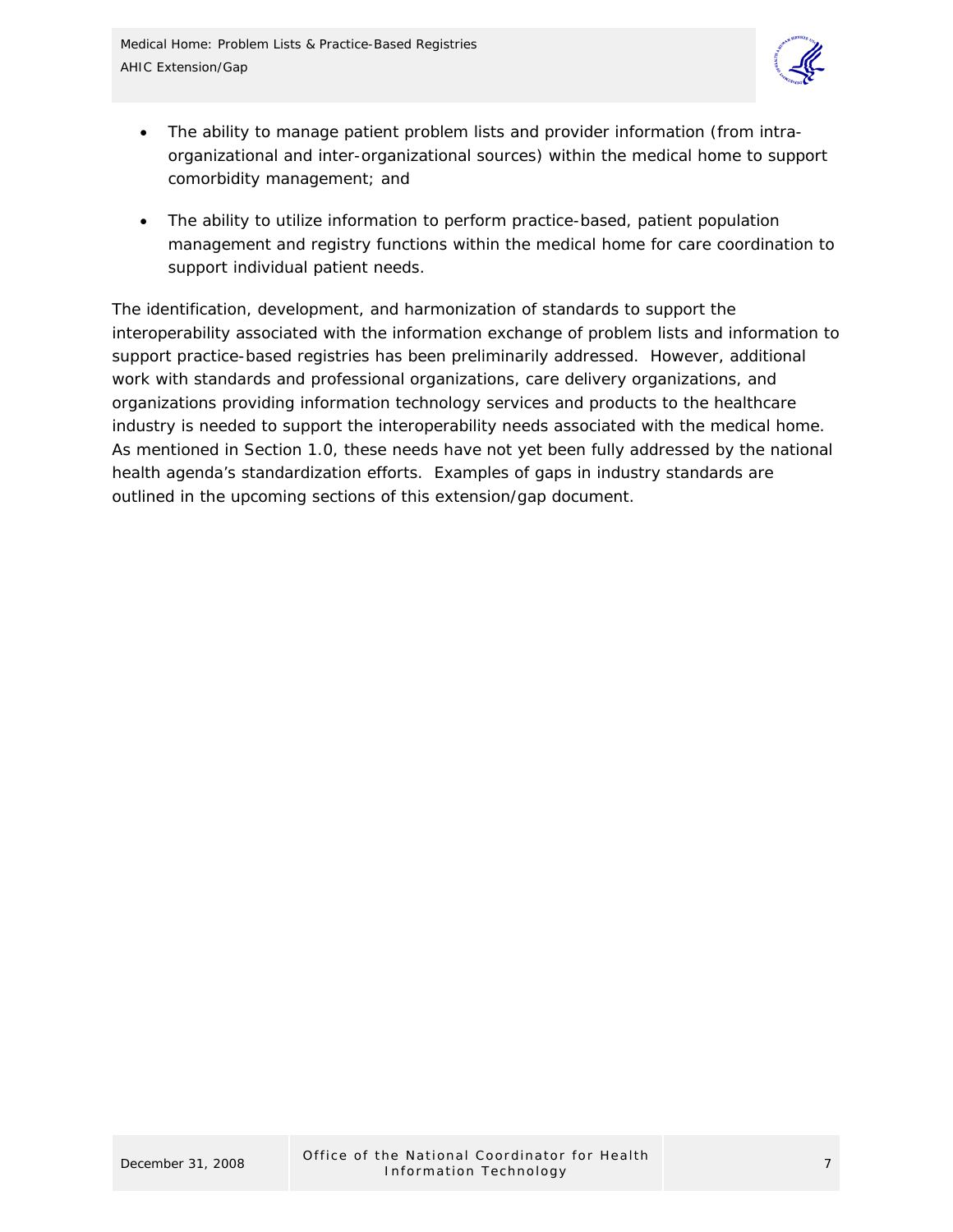

### <span id="page-7-0"></span>**3.0 Functional Needs**

This section describes a combination of end-user, role-based needs and system behaviors to support user activities during the exchange of patient information between EHR, registry, and other systems to support problem lists and practice-based registry functions within the medical home. Support for this exchange includes the development of interoperability standards for vocabularies, data elements, datasets, and other technical components that are implicit in these functional needs. Rather than an all-inclusive list of functional requirements, key capabilities are outlined below. The descriptions in this section are not intended to prescribe policy nor propose architectures required to implement capabilities.

- A. The ability to designate and modify the role of a patient's medical home provider and provider responsibilities for a patient's problems and conditions;
	- i. Providers and patients may designate the medical home provider role to a clinician to support the communication of relevant patient information;
	- ii. Providers may access information regarding a patient's current and historical medical home provider, such as the effective dates, for medical home designations;
	- iii. The medical home provider may designate and/or modify the association of a provider to manage specific problems within a patient's problem list; and
	- iv. The medical home provider may view information about any other providers caring for his/her patient and access the role of each provider in the patient's care.
- B. The ability for the medical home provider to receive and incorporate information from problem lists from multiple EHRs within the medical home provider's EHR or practice-based registry.
	- i. The medical home provider may receive new or updated problem lists and diagnoses information from other providers in the form of consultation or referral requests, transfer of care information, clinical note details, reports, or other clinical documentation;
	- ii. The medical home provider receiving problem list information from multiple sources may need to update information contained within the patient's health record or within a provider registry; and
	- iii. The medical home provider may require access to standardized detailed information regarding specific items within the problem list as context for information received from other sources, including but not limited to: date of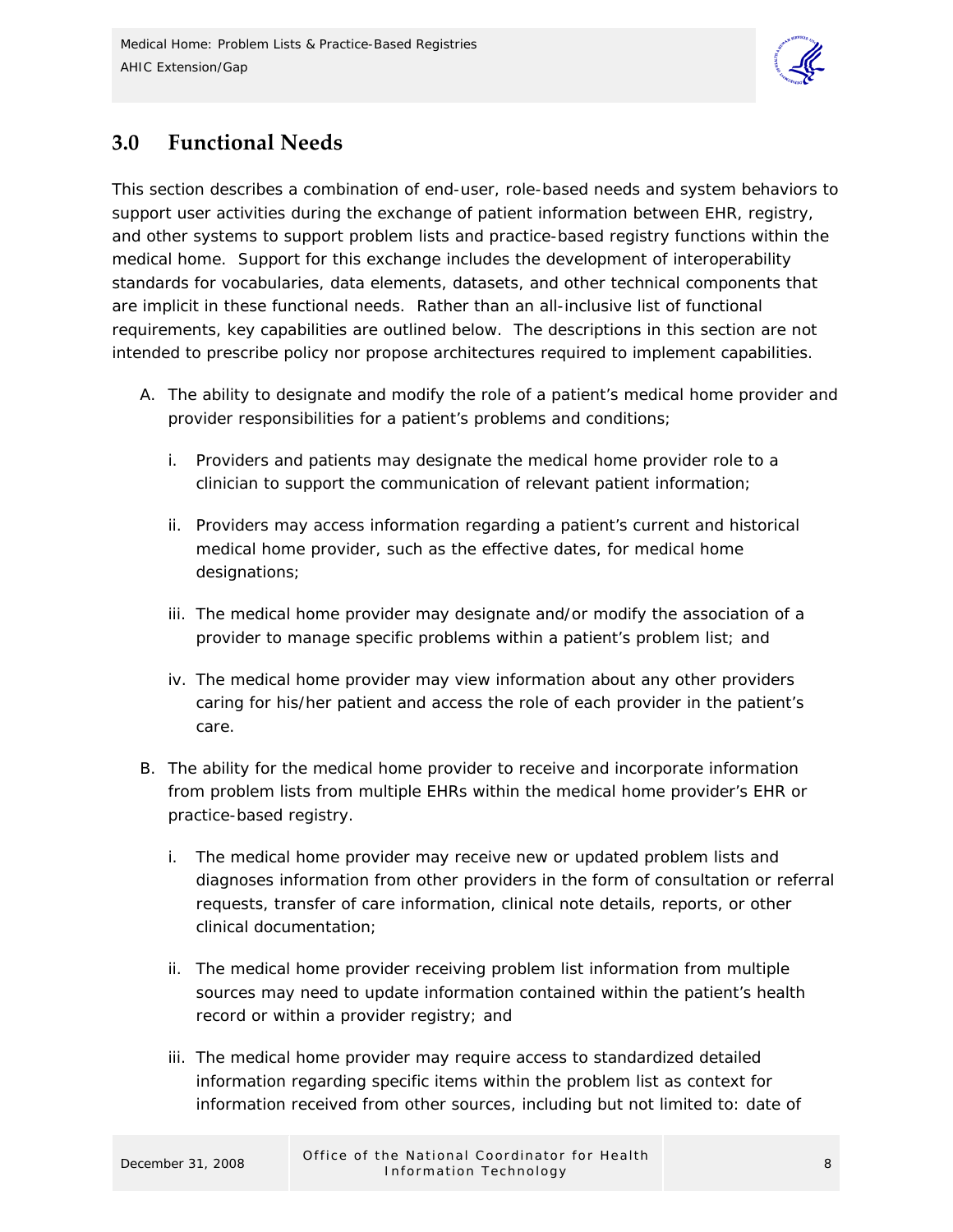

onset, status, date of change in status, provider information, and problem name and type.

- iv. The ability to utilize information received from multiple sources regarding patient diagnoses and conditions (e.g. problems) to identify and trigger decision support resources within the medical home.
- C. The ability to utilize clinical decision support and practice-based registry functionality using standards-based EHR information to report, track, and manage patients by condition, problem, or diagnosis to describe the treatment or status of patient populations to support proactive population management.
	- i. The medical home provider may access decision support capabilities that utilize standardized patient information from EHRs, diagnostic reports, and registries to monitor and manage adherence with care management and care coordination measures or clinical practice guidelines related to the provider's patient population.
	- ii. The medical home provider may review data necessary to support routine monitoring and response administration of treatment, such as identifying patients overdue for patient-specific or population-based interventions.
	- iii. The medical home provider may receive prompts, automated reminders, and alerts to assist in management of patients with particular conditions or risk factors at the point-of-care.
	- iv. The medical home provider may identify patients that are receiving care at other facilities or from other providers.
- D. The ability to run local data "queries" and identify clinical problems associated with specific patient populations within the medical home provider's practice.
	- i. The medical home provider may access and incorporate information from multiple sources to identify certain characteristics (e.g., problems, comorbid conditions, medications) associated with specific conditions.
	- ii. The EHR, practice registry or other repository of patient information may respond to a query to provide patient lists with relevant demographic and clinical information for use by the medical home in care delivery.
	- iii. The medical home provider may identify the most frequent problems associated with the patients in the provider's practice.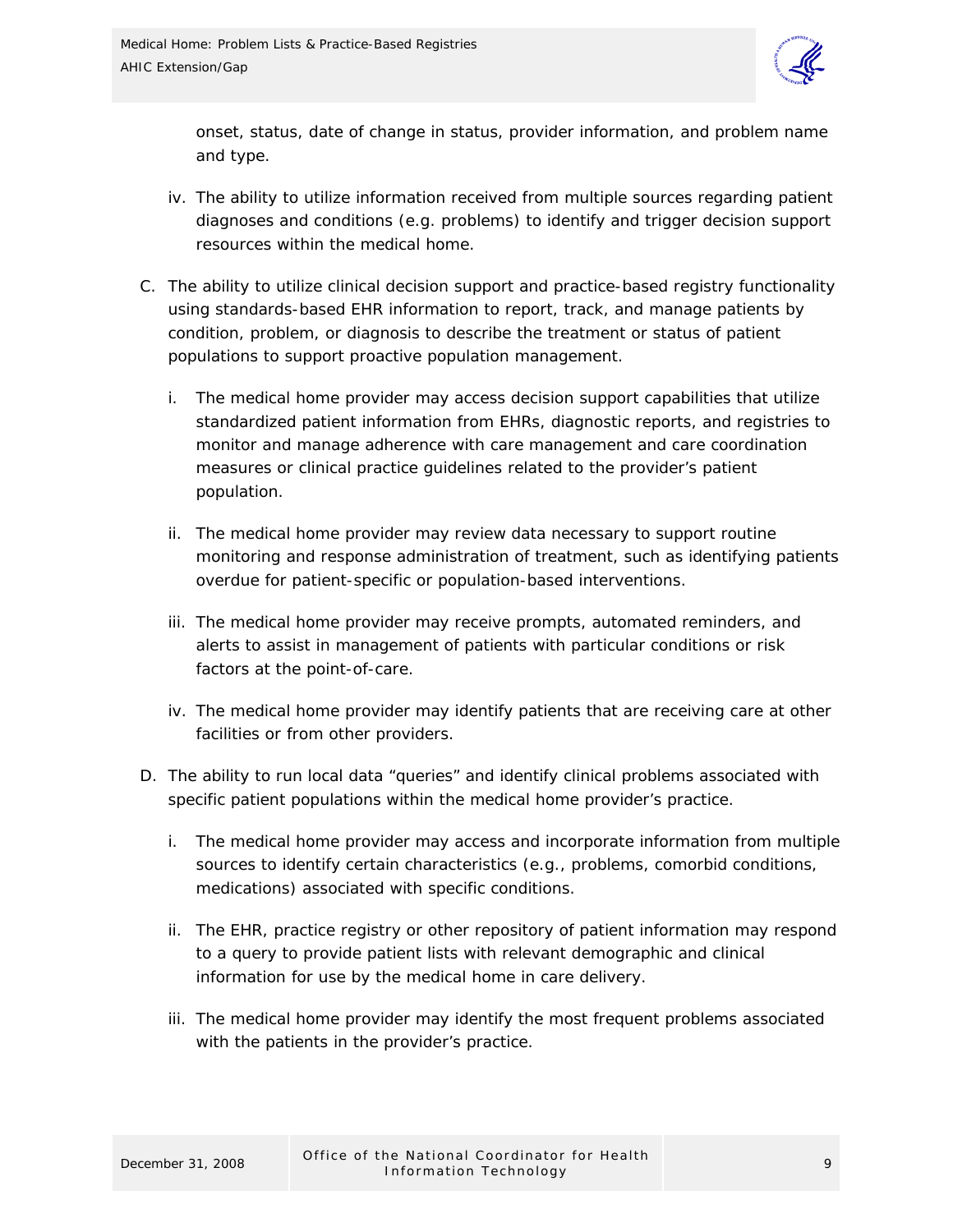

- iv. The medical home provider may identify patients who are prescribed specific medications or the ability to identify patients with a specific problem and the medications prescribed for the specific problem.
- v. The ability to use demographic and clinical information to identify at-risk patients.
- E. The ability to run externally developed "distributed queries" that have been provided to the practice and its registries.
	- i. The results of queries can be provided, with appropriate confidentiality protections, by the practice for purposes of adverse events, quality, public health reporting etc., or to help populate other population health registries.
	- ii. The local practice/medical home can control the application of distributed queries and when information is reported.
	- iii. Views of query results should be available to clinicians in the medical home/practice setting.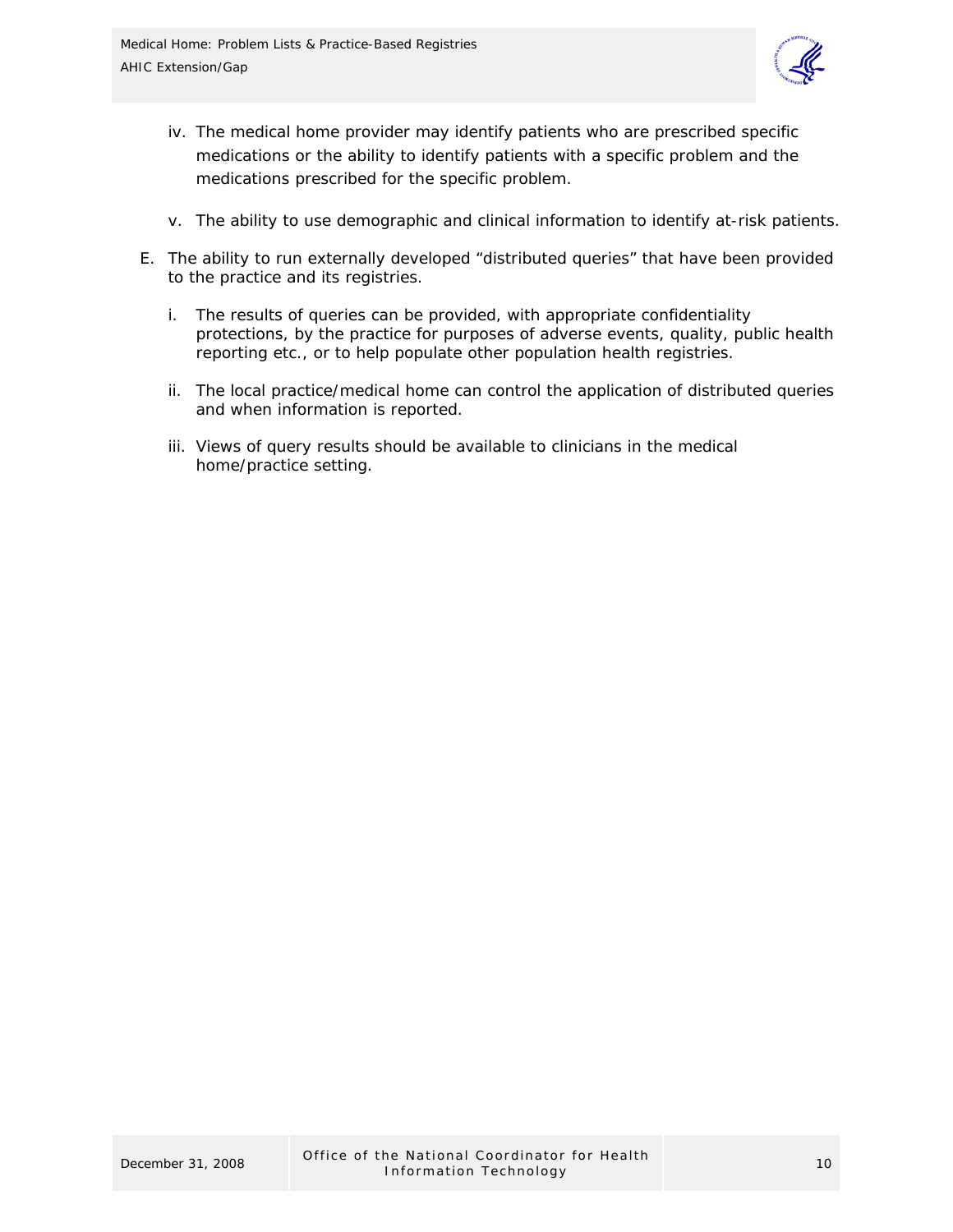

### <span id="page-10-0"></span>**4.0 Stakeholder Communities**

Examples of stakeholders who may be directly or indirectly involved in the problem lists and practice-based registries in the medical home have been listed below. Specific descriptions of each type of stakeholder can be found in the previous 2006 – 2008 AHIC Use Cases.

Stakeholders that may be directly involved in the use and exchange of information to support the medical home may include: Clinicians, Pharmacists, Clinical Support Staff, Healthcare Payors, Laboratories, Diagnostic Imaging Service Providers, Quality Organizations, Public Health Agencies/Organizations, and Patients.

Stakeholders that may assist in medical home information communication may include: EHR System Suppliers, Pharmacy-related System Suppliers, Practice-based Registry System Suppliers, Medication Network Intermediaries, and PHR System Suppliers.

Stakeholders that may be sources or recipients of medical home information may include: Clinicians, Clinical Support Staff, Pharmacists, Healthcare Payors, Laboratories, Diagnostic Imaging Service Providers, Quality Organizations, Public Health Agencies/Organizations, Patients, and Consumers.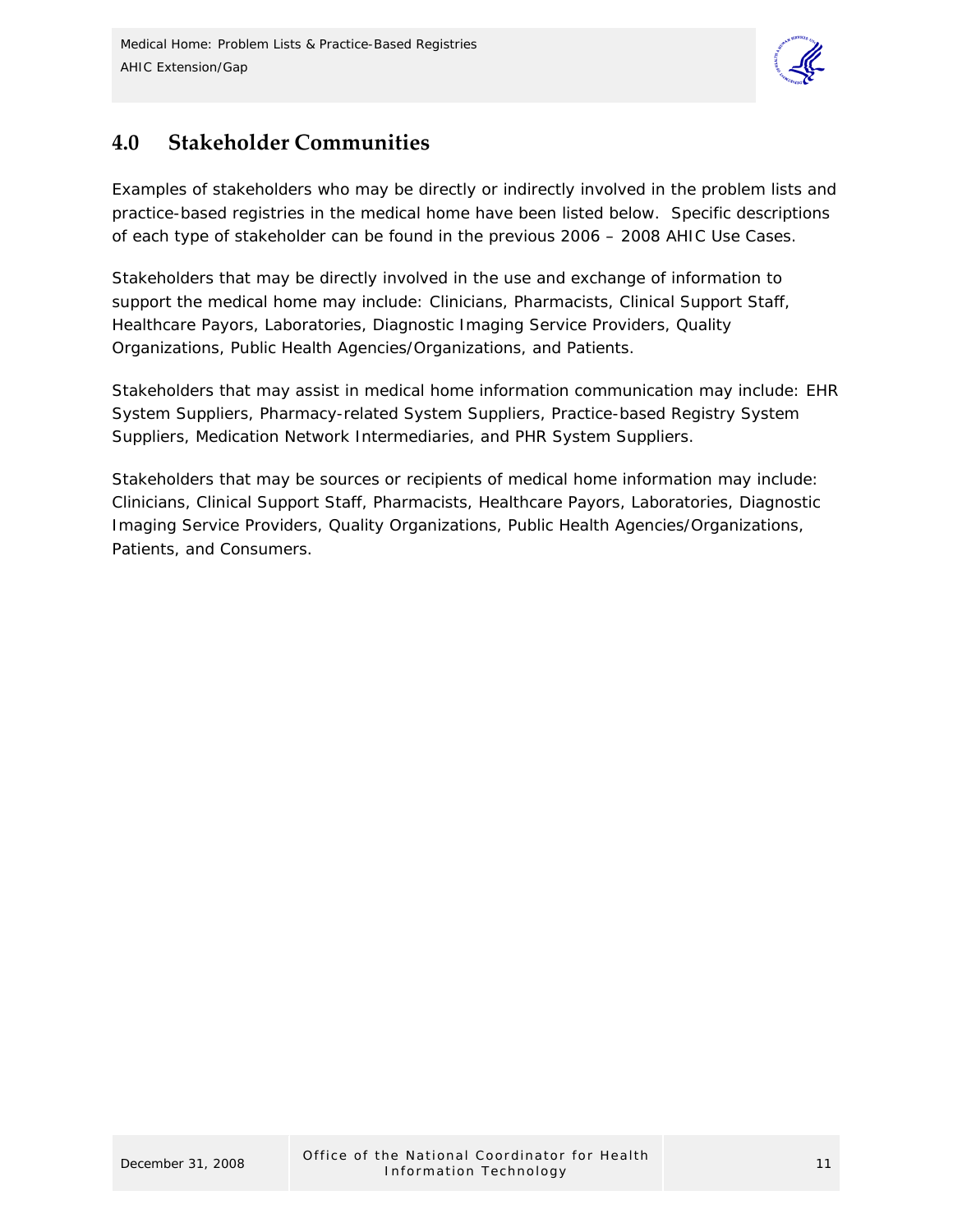

### <span id="page-11-0"></span>**5.0 Issues and Obstacles**

A number of issues in today's health information technology environment are obstacles to achieving the healthcare data standardization and interoperability needed to promote patient safety, reduce healthcare costs, and increase the value of electronic health information exchange. Some general issues were described within the 2006 – 2008 AHIC Use Cases. Examples of specific issues and obstacles related to Medical Home: Problem Lists & Practice-Based Registries discussed in this document are outlined below.

#### **A. Financial Barriers, Incentives, and Reimbursement:**

- i. Financial incentives and reimbursement policies to support the medical home delivery model may be needed.
	- a. Without financial incentives, provider adoption of the medical home model and associated care coordination activities may be limited.
- ii. Many clinicians may not be able to bear the cost of electronic systems to enable problem lists and patient population management capabilities to support the medical home. Appropriate financial incentives to promote the adoption and use of these systems may be needed.
	- a. If electronic systems supporting care coordination activities have limited adoption, the benefits to overall healthcare costs and patient care will not be realized.

#### **B. Patient and Provider Identification:**

- i. A provider may not be able to be designated as a patient's medical home provider or send/receive clinical information to/from other providers and patients without standards that support the ability to uniquely and unambiguously identify patients and providers utilizing numerous pieces of information.
	- a. Without processes supported by standards that define specifications for identification of patients and providers, the ability to exchange clinical and patient information that supports care coordination will be limited.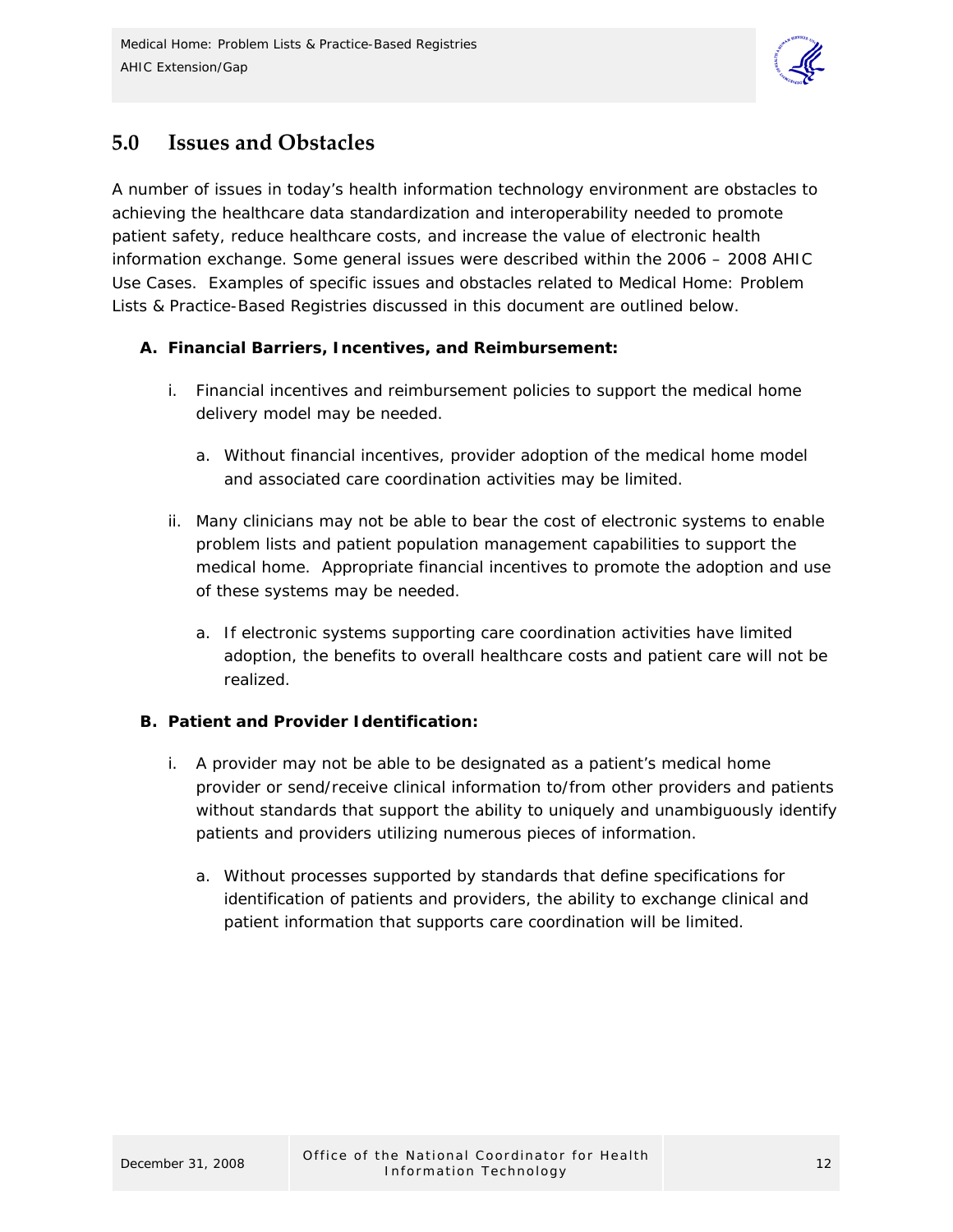

#### **C. Electronic System Capabilities and Integration:**

- i. For clinicians and patients to effectively exchange information with the medical home provider, electronic systems must be capable of exchanging and managing information from various sources.
	- a. If electronic systems utilized by a patient's medical home provider lack the capabilities necessary to exchange and manage information from other providers and patients, adoption of the medical home model and associated care coordination activities may be limited and the benefits to overall healthcare costs and patient care may not be realized.
	- ii. For a medical home provider to track and manage a practice-based patient population, registry capabilities may need to be integrated within or with the provider's EHR.
		- a. If a medical home provider's EHR record lacks the capabilities necessary to perform registry functions such as tracking and managing a practice-based patient population based upon criteria such as problems, medications, or clinical practice guidelines, the provider may need a separate registry system resulting in possible duplicate data entry for patient population and disease management activities.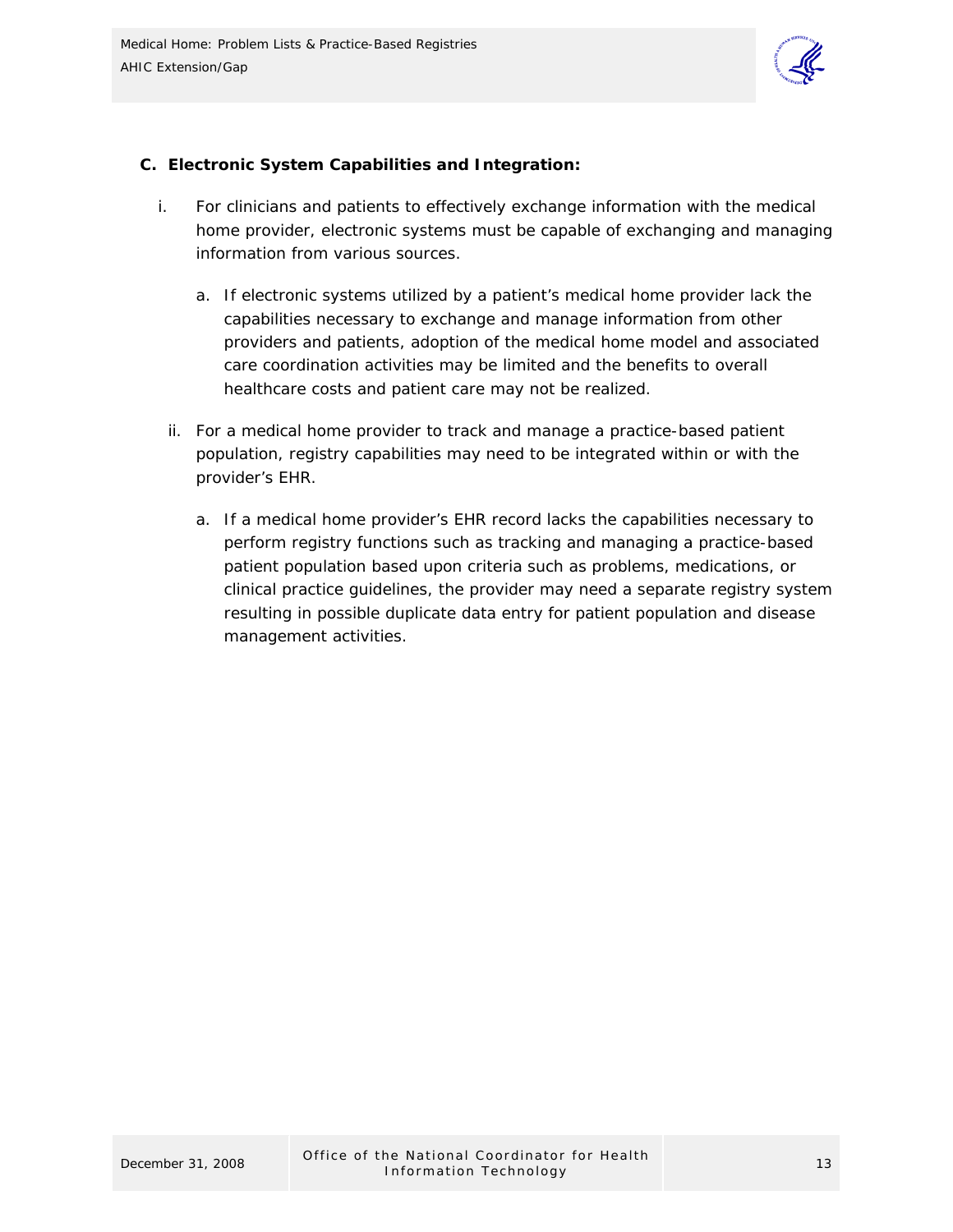

### <span id="page-13-0"></span>**6.0 References to Use Case Scenarios**

This 2009 Medical Home: Problem Lists & Practice-Based Registries Extension/Gap document is focused on the standardization and information needs that support the use of Health IT to provide a central point of care coordination for patients in the medical home model.

Previously published Use Cases and Extension/Gap Documents described information flows that support sharing of clinical information between providers, patients, and other stakeholders that support the information needs for this extension/gap. Specific events and information exchanges have been selected from previous use cases for contextual purposes.

The 2009 Medical Home: Problem List & Practice-Based Registries Extension/Gap does not present any new information exchanges. The Functional Needs described in Section 3.0 identify extensions to previous Use Cases and Extension/Gaps, and support the continued development of standards in these areas.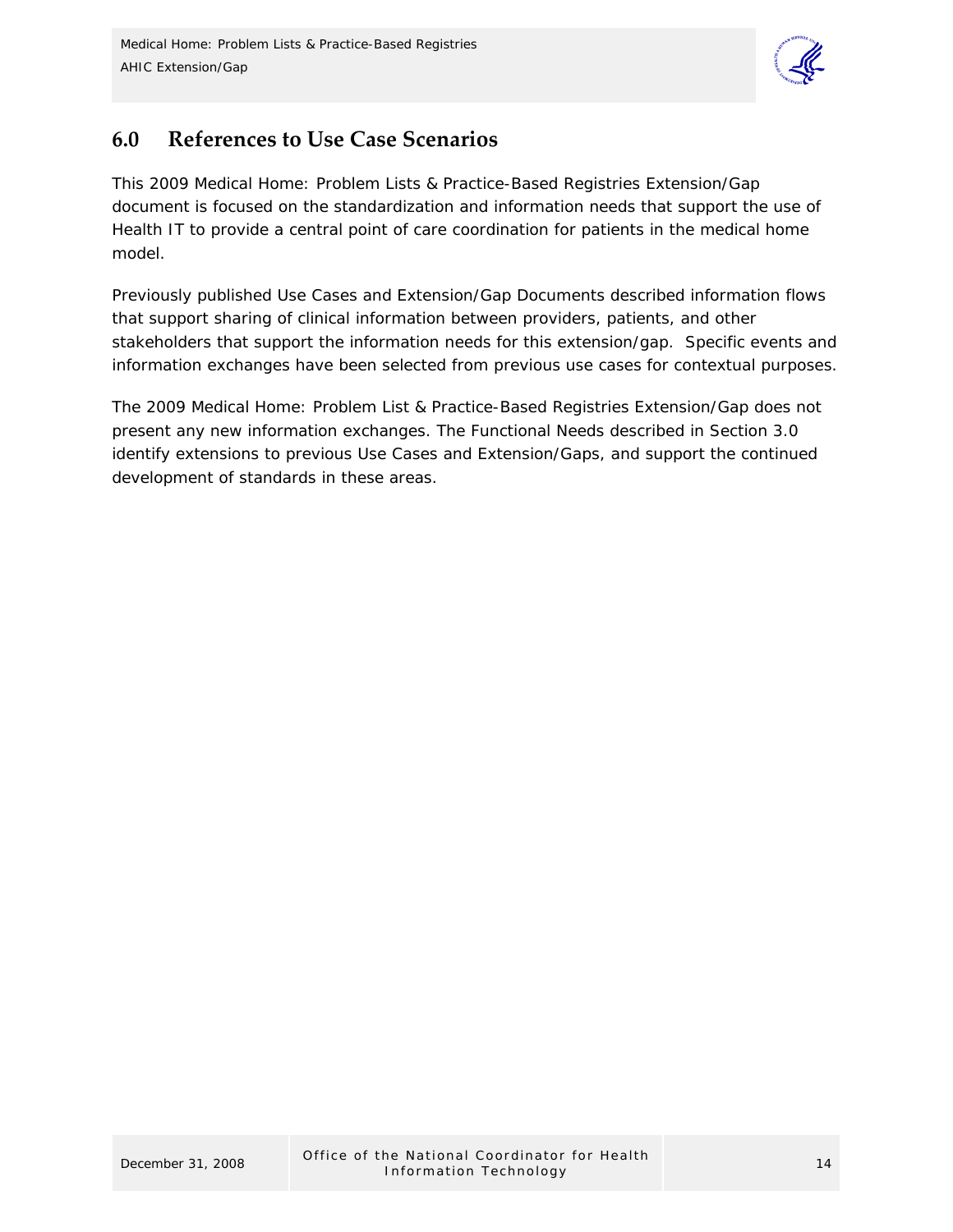

### <span id="page-14-0"></span>**6.1 References to Prior Use Cases and Extension/Gaps to Support the Medical Home**

This 2009 Medical Home: Problem Lists & Practice-Based Registries Extension/Gap Document provides a previously unpublished information flow diagram (Figure 6-1) that highlights several functions that may benefit from additional standards harmonization activities and electronic system capabilities.



#### **Figure 6‐1. References to Previous Use Cases and Extension/Gaps**

For the purposes of this 2009 Medical Home: Problem Lists & Practice-Based Registries Extension/Gap document, Figure 6-1 has been developed to depict how previously published Use Cases and Extensions/Gaps can support the Medical Home Provider's events and actions.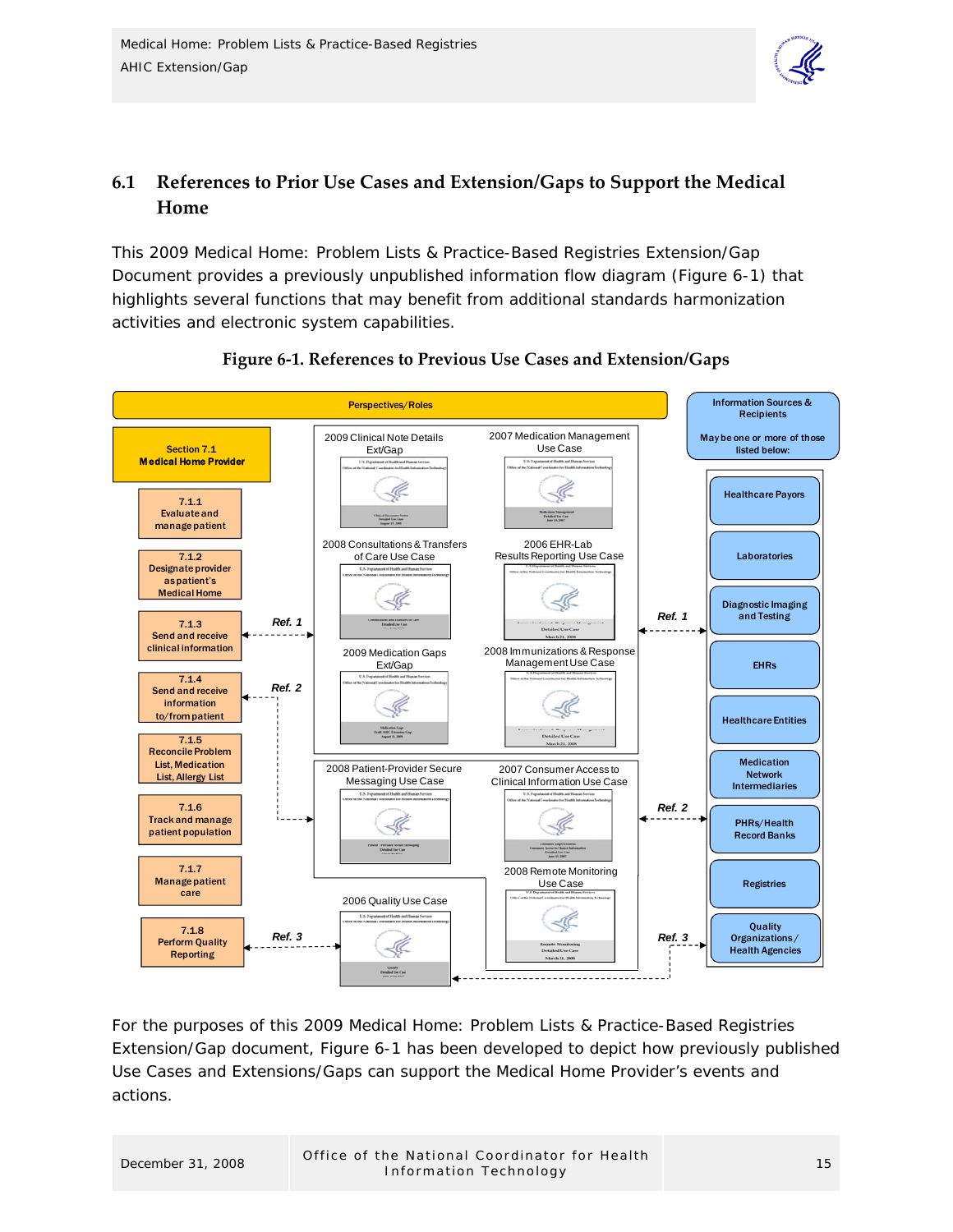

The ability to manage patient problem lists and provider information (from intraorganizational and inter-organizational sources) within the medical home to support comorbidity management as described in the 2009 Medical Home: Problem Lists & Practice-Based Registries Extension/Gap is expressed by Reference 1 in Figure 6-1 above. Reference 1 represents references to clinical information exchanges between providers and other organizations, and is enabled by previous Use Cases and Extension/Gaps.

Reference 2 depicts existing information exchanges and supports communication of information between patients and providers. Information communicated via patientprovider secure messaging or remote monitoring may be utilized by the Medical Home Provider to support patient care. Patients may communicate provider lists and access permissions for information accessible via PHRs or HIE to the Medical Home Provider.

Lastly, Reference 3 is provided as a reference to the 2007 Quality Use Case in which the information flow supports the integration of data to support quality measurement, feedback and reporting into EHRs, uses quality measures to support clinical decision making, and allows for the aggregation of quality information across multiple providers and entities to support public reporting of healthcare quality.

The ability to utilize information to perform practice-based, patient population management and registry functions within the medical home for care coordination to support individual patient needs as referenced in the 2009 Medical Home: Problem Lists & Practice-Based Registries Extension/Gap may be supported by Reference 1, Reference 1, and Reference 3.

An example can be provided by the 2008 Consultations and Transfers of Care Use Case and the 2009 Clinical Note Details Extension/Gap which contain scenarios that describe the communication of information required for a consultation request, completion of a consultation, and coordination of a transfer of care. The events and information flows which are pertinent to the 2009 Medical Home: Problem Lists and Practice-Based Registries Extension/Gap are shown in bold. All other events and information flows have been faded out.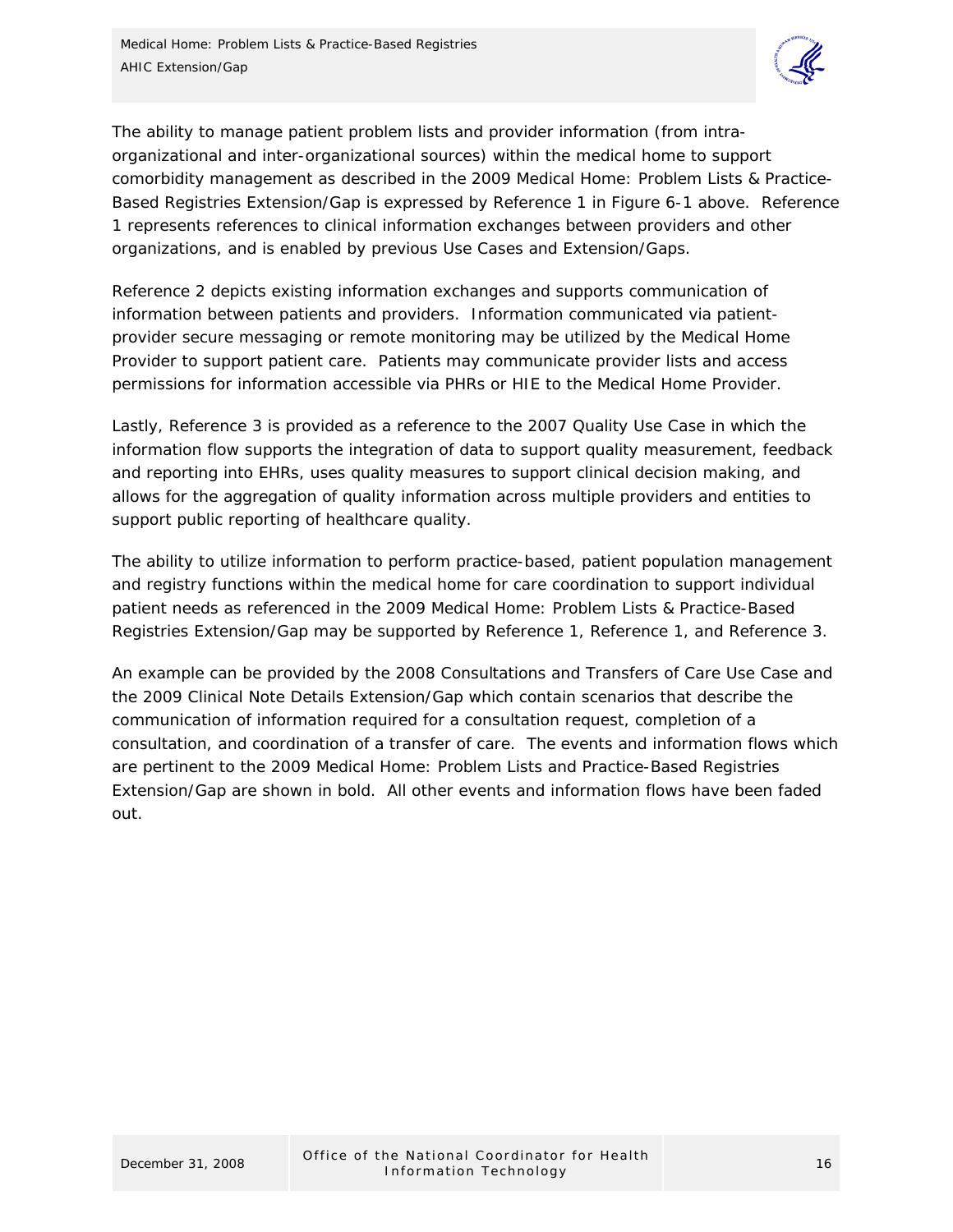

#### <span id="page-16-0"></span>**6.2 Reference to Prior Use Case: 2008 Consultations and Transfers of Care (Scenario 1)**



#### **Figure 6‐2. Consultations**

In Figure 6-1, Reference 1 refers to the exchange of clinical information between the medical home provider and external sources such as other providers for the patient. Reference 1 can be further expressed by the 2008 Consultations and Transfers of Care (and 2008 Clinical Note Details) events 7.1.3, 7.1.4, 7.1.5, 7.2.1, 7.2.2, 7.2.5 and information flows 1, 3, 4 as depicted in Figure 6-3; clinical information containing problem list information may be communicated via health information exchange activities and incorporated into EHRs and other systems. The Medical Home Provider may receive clinical information from consulting clinicians and other providers. Information flows 1, 3, and 4 should be referenced and considered to be a focus information flow when addressing Medical Home: Problem Lists & Practice-Based Registries.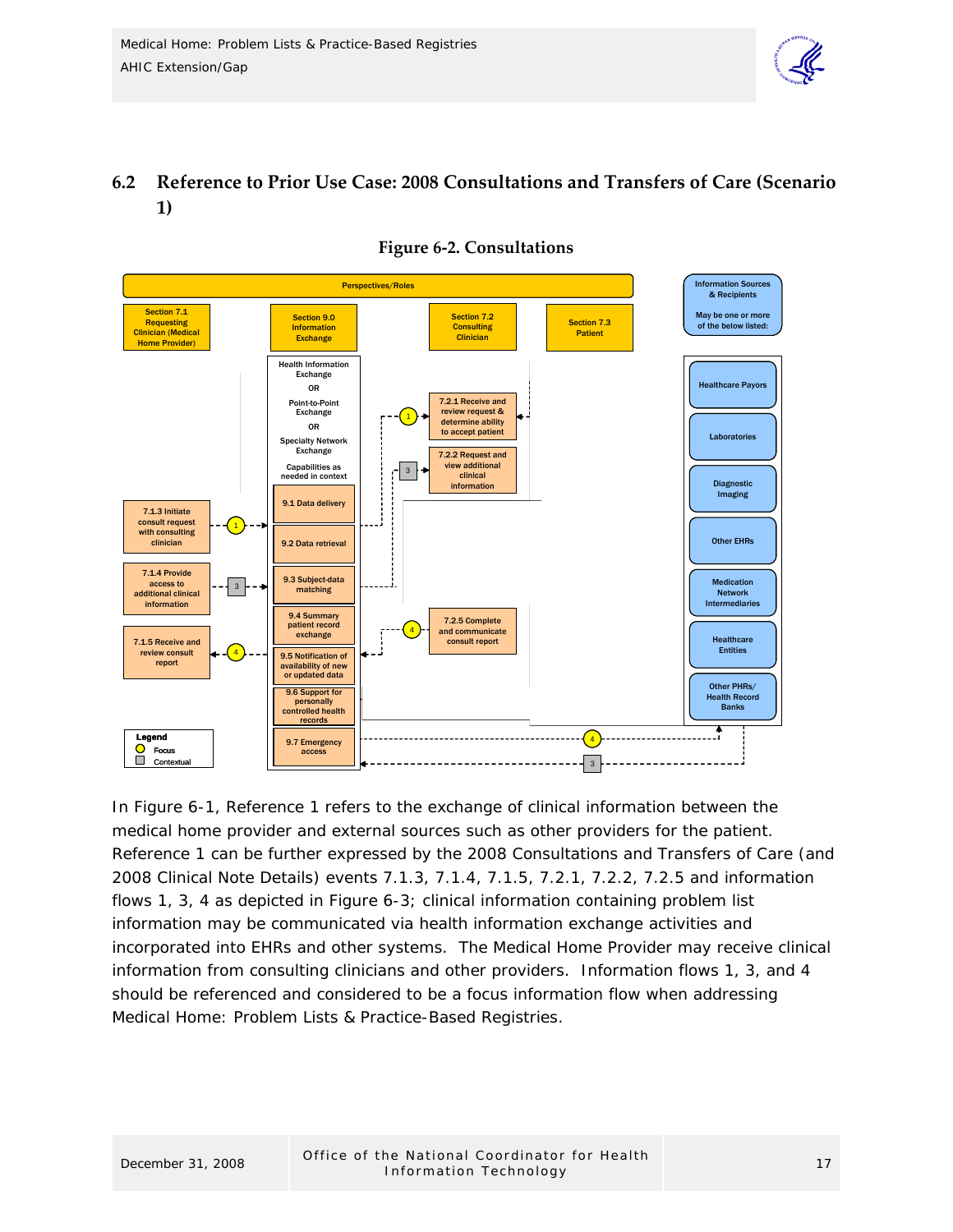

#### <span id="page-17-0"></span>**6.3 Reference to Prior Use Case: 2008 Consultations and Transfers of Care (Scenario 2)**



**Figure 6‐3. Transfers of Care**

In Figure 6-1, Reference 1 refers to the exchange of clinical information between the medical home provider and external sources such as other providers for the patient. Reference 1 can be further expressed by the 2008 Consultations and Transfers of Care (and 2008 Clinical Note Details) events 8.1.3, 8.1.4, 8.1.5, 8.1.6, 8.2.1, 8.2.3, 8.2.4, 8.2.5 and information flows 2, 3, 4, 5 as depicted in Figure 6-3; clinical information containing problem list information may be communicated via health information exchange activities and incorporated into EHRs and other systems. In this scenario, the Medical Home Provider may be the Discharging/Transferring clinician or the Receiving clinician. Information flows 2, 3, 4, and 5 should be referenced and considered a focus information flow when addressing Medical Home: Problem Lists & Practice-Based Registries.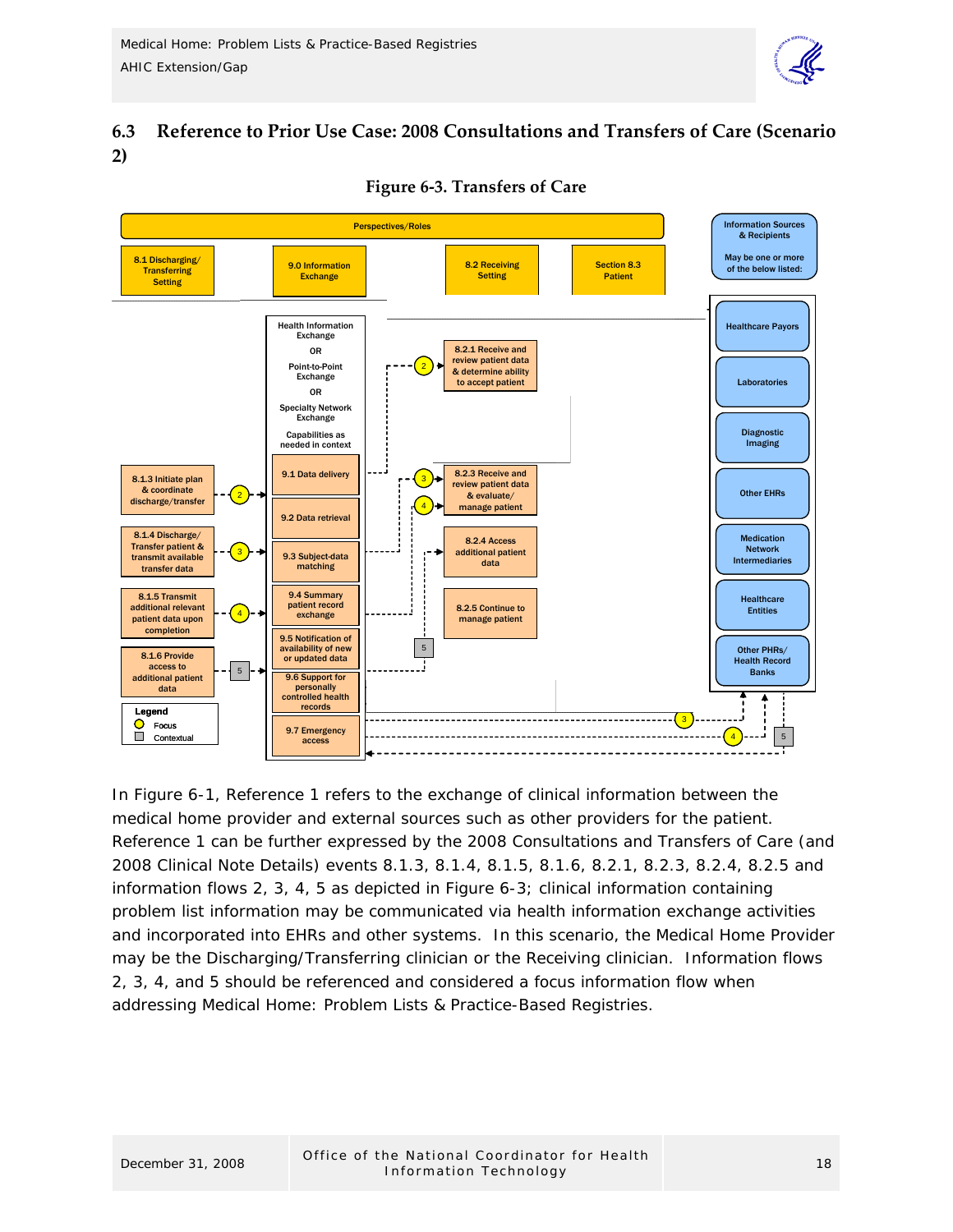

### <span id="page-18-0"></span>**7.0 Information Exchange**

The information exchange requirements to exchange patient problem lists (from multiple sources) to support comorbidity management and utilize registry information in support of care coordination may be comprised of information exchanges addressed in previous 2006 – 2008 Use Cases. There are no new information exchanges identified by this extension/gap.

Examples of information exchange capabilities described above and in Section 3.0 may include: Data Delivery, Routing, Data Retrieval, and Subject Data Matching. Descriptions of each of these are in the previous 2006 – 2008 Use Cases.

The functional capabilities may be provided fully or partially by a variety of organizations including: free-standing health information exchanges, integrated care delivery networks, provider organizations, health record banks, medication network intermediaries, specialty networks, and others.

While not described in this section, Health Information Exchange (HIE) and Point-to-Point exchanges assist in the completion of the processes described in this extension/gap. Examples of HIEs and Point-to-Point exchanges can be found in the previous 2006 – 2008 AHIC Use Cases.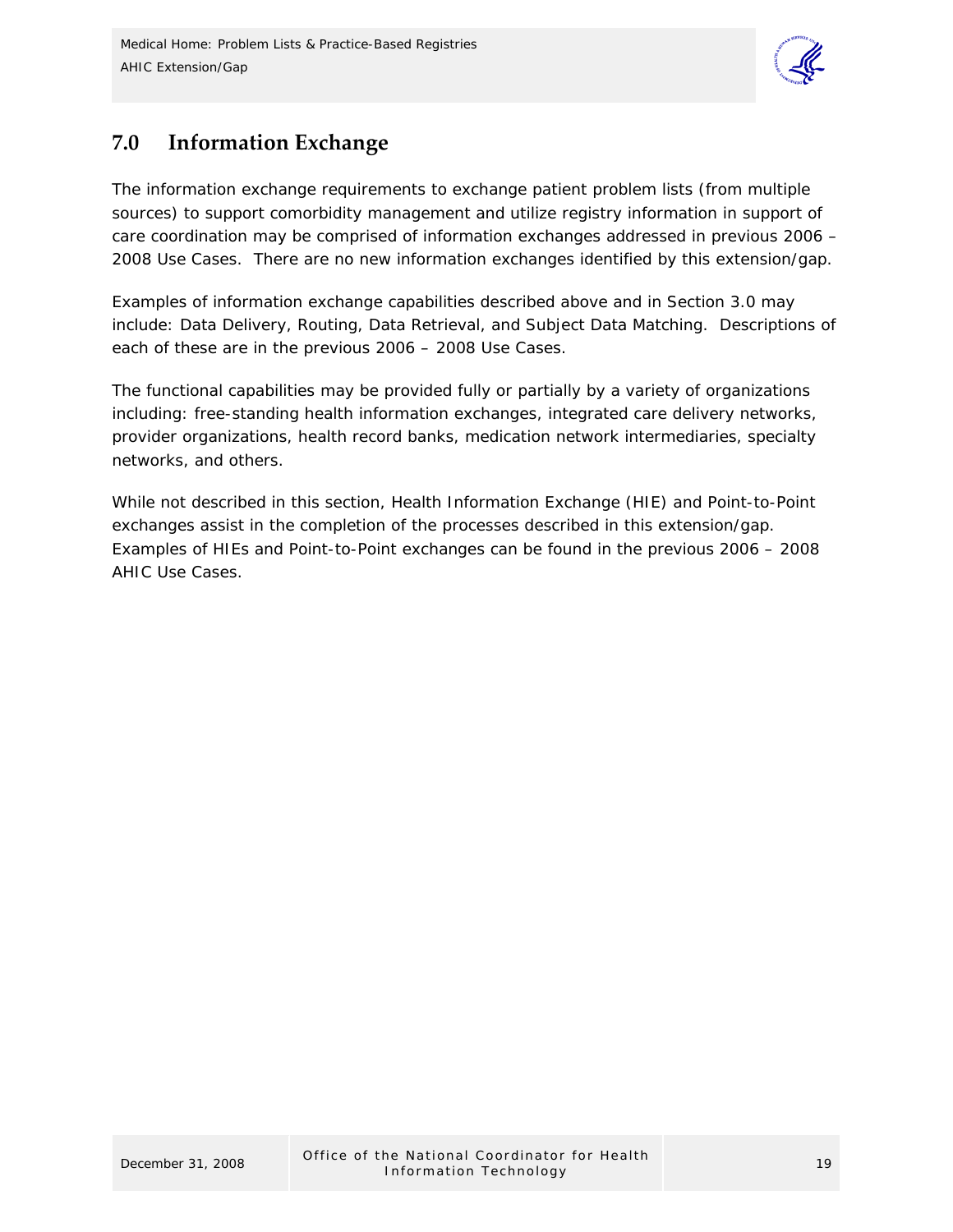

### <span id="page-19-0"></span>**8.0 Medical Home: Problem Lists & Practice‐Based Registries Dataset Considerations**

The following non-exhaustive information categories and limited examples illustrate some of the information needs outlined in this extension/gap document. Examples of information relevant for this extension/gap are included in Appendix B.

- **A. Medical Home Designation** Information that specifies a provider as a patient's medical home. Medical home designation information may include:
	- i. Medical Home Provider Role Type Role type that may be included within encounter documentation, consultation requests, etc. that assists in the designation of the service provider role as a patient's medical home.
	- ii. Medical Home Provider Effective Date Date associated with the designation as the patient's medical home provider.
	- iii. Medical Home Provider End Date Date associated with the termination as the patient's medical home provider.
- **B. Problem List** An index of diagnoses and/or conditions and associated information that impacts and/or influences a patient's health. Examples of types of problems that may be included in a Problem List are medical, psychiatric, nursing, dental, social, and preventative programs, as well as events such as procedures or complications of procedures. Problem List information for each item on the problem list may include:
	- i. Problem NameConcept name or term that represents the patient's problem. The use of available code sets for condition, diagnosis, procedures, and chief complaint such as those addressed by LOINC, SNOMED CT, ICD, CPT, and other standards, may be valuable.
	- ii. Problem Type (e.g., medical, psychiatric, nursing, dental, social, and preventative programs, as well as events such as procedures or complications of procedures, or others Condition, Symptom, Finding, Complaint, Functional Limitation, Problem, Diagnosis, Risk Factor/Health Alert)
	- iii. Date of Onset Physiologically relevant date for onset of the problem
	- iv. Problem Status (e.g., Active, Inactive, Chronic, Intermittent, Recurrent, Rule Out, Ruled Out, Resolved)
	- v. Problem Status Effective Date Date associated with each status or modification of the entry of a status in the problem list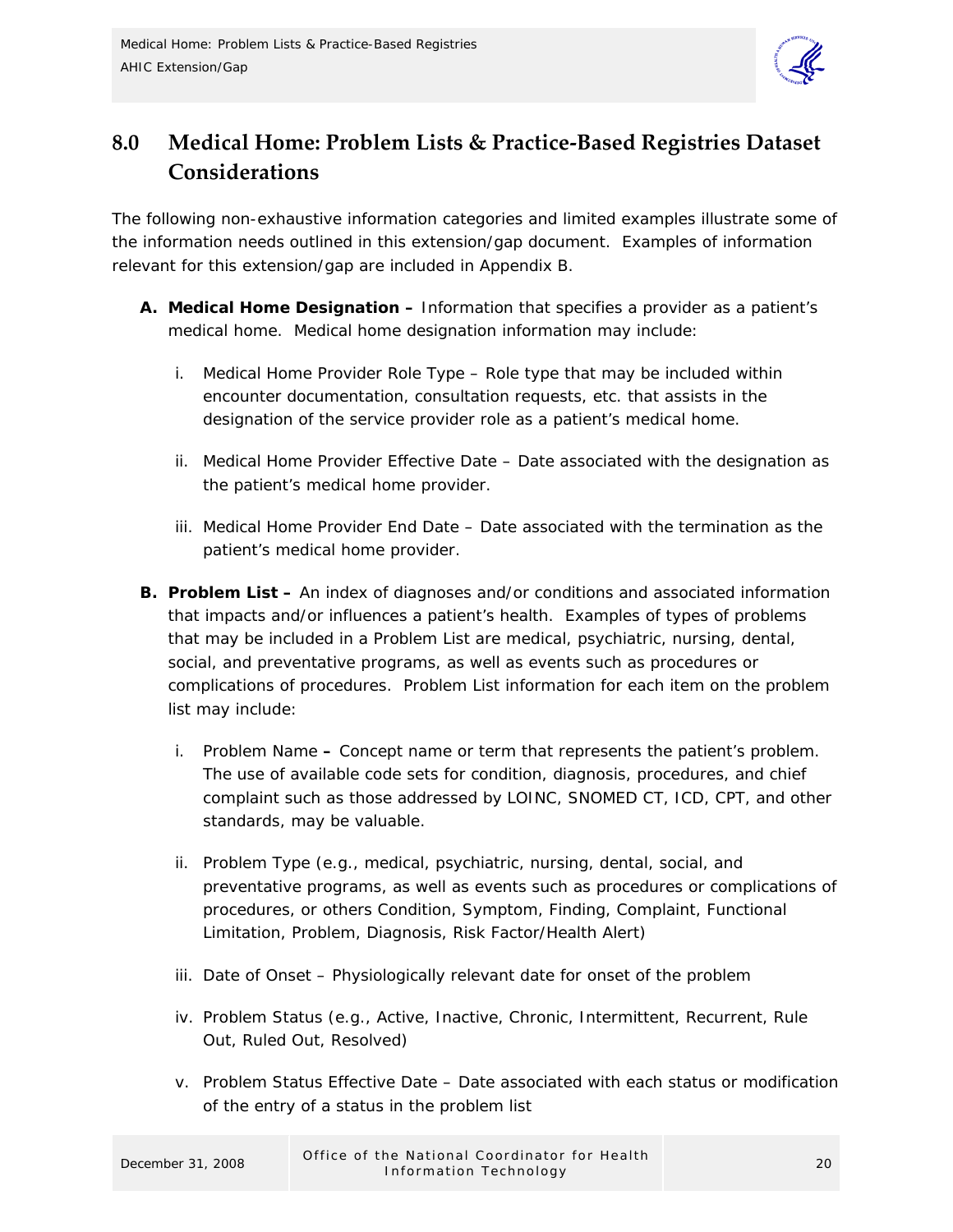

- vi. Problem Health Status (e.g., Alive and Well, In Remission, Symptom Free, Chronically Ill, Severely Ill, Disabled, Severely Disabled, Deceased)
- vii. Problem Source Identification information associated with a new or updated problem entry received from providers, patients, caregivers, etc.
- viii.Responsible Providers Provider name and other information associated with a specific problem list item. This association indicates clinical responsibility for managing the specific item.
- ix. Additional Comments/Notes (free text)

#### **C. Standards-based Information to Support Practice-based Registry Capabilities –** Registry functions to support practice-based patient population management may require standards-based information to trigger decision support and reporting. Standards-based information may be needed for the following types of data that are provided as examples and are not intended to be exhaustive:

- i. Demographics (e.g., age, sex, zip code)
- ii. Problems (e.g., Conditions, Diagnoses, events)
- iii. Services (e.g. Health Maintenance, Physical Exam, Diagnostic Procedures)
- iv. Diagnostic Tests (e.g. Laboratory, Radiology,
- v. Results
- vi. Vital Signs (e.g., Blood Pressure, Temperature, Pain Scale)
- vii. Medications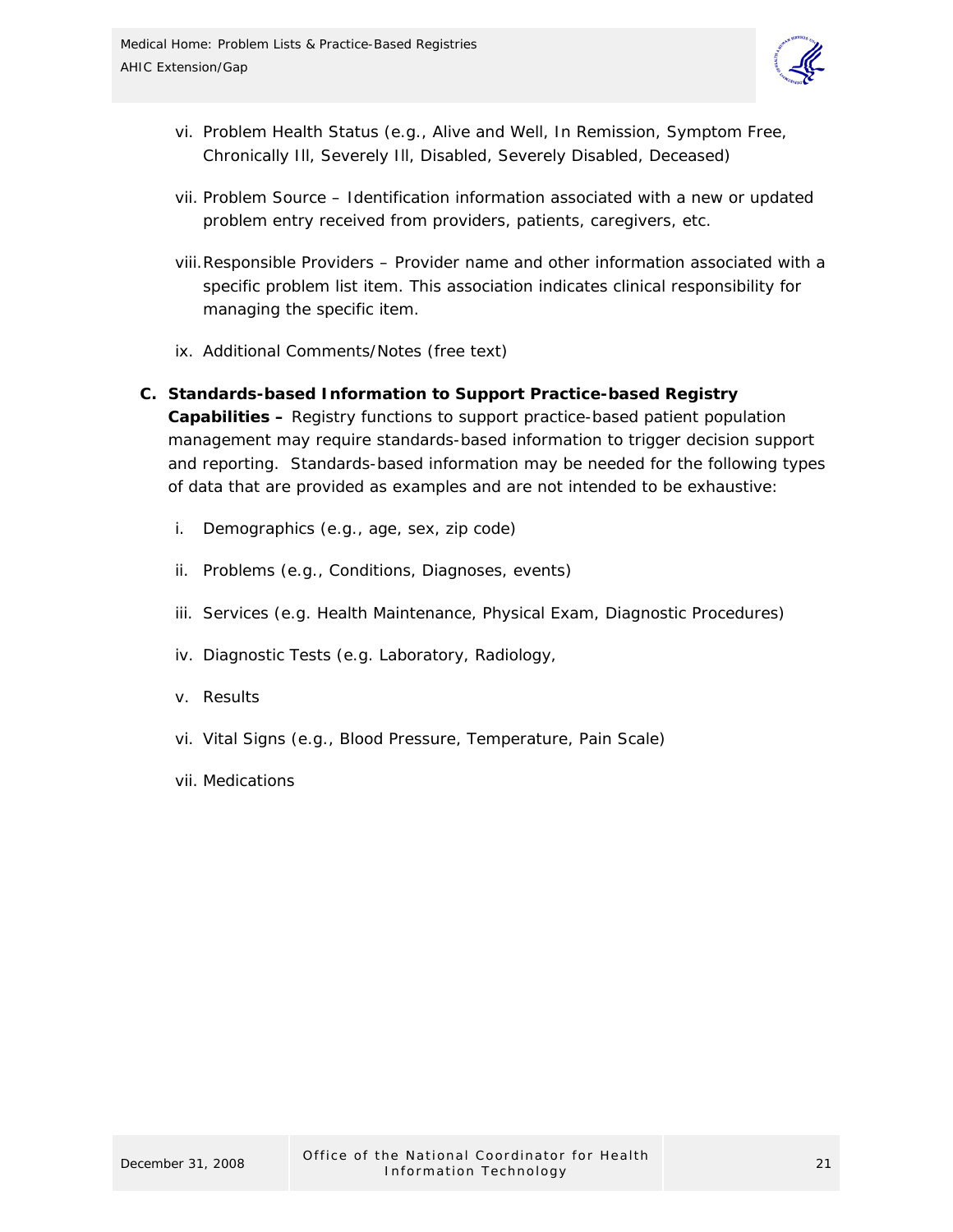

## <span id="page-21-0"></span>**Appendix A: Glossary**

The 2006 – 2008 AHIC Use Cases contained general terms and their contextual descriptions. Listed below are the new terms that are specific to this extension/gap.

**Clinicians:** Clinicians are healthcare providers with patient care responsibilities, including physicians, advanced practice nurses, physician assistants, nurses, psychologists, pharmacists, dentists, oral surgeons, therapists (e.g., physical therapists, occupational therapists), and other licensed and credentialed personnel involved in treating patients.

**Clinical Support Staff:** Individuals who support the workflow of clinicians.

**Co-morbidity:** Diagnoses and/or conditions that exist simultaneously with a primary diagnoses/condition but also stand on its own as a specific disease or condition. Diagnoses/conditions are designated as comorbidities if they are not directly related to the principal diagnosis

**Diagnostic Imaging Service Provider:** Organizations which provide radiology and diagnostic imaging services to patients in various settings, which perform and analyze the study as ordered by clinicians to assess the health status of patients.

**Evidence Based Medicine:** An approach to health and health care decision-making that is grounded on a reliable evidence base, accounts appropriately for individual variation in patient needs, and supports the generation of new insights on clinical effectiveness.

**Healthcare Payors:** Insurers, including health plans, self-insured employer plans, and third party administrators, providing healthcare benefits to enrolled members and reimbursing provider organizations.

**Laboratories:** A laboratory (often abbreviated lab) is a setting where specimens are sent for testing and analysis are resulted, and then results are communicated back to the requestor. The types of laboratories may include clinical/medical, environmental, veterinarian and may be both private and/or public.

**Medical Home:** A model for providing care that is "accessible, comprehensive and coordinated and delivered in the context of family and community." A patient's medical home includes a clinician, referred to as the medical home provider, who is the central point of planning, coordination, and management of the patient's health promotion, acute illness care, and chronic condition management.

**Patients:** Members of the public who receive healthcare services.

**Pharmacists:** Health professionals and clinicians who are licensed to prepare and dispense medication pursuant to the request of authorized prescribers. The practice of pharmacy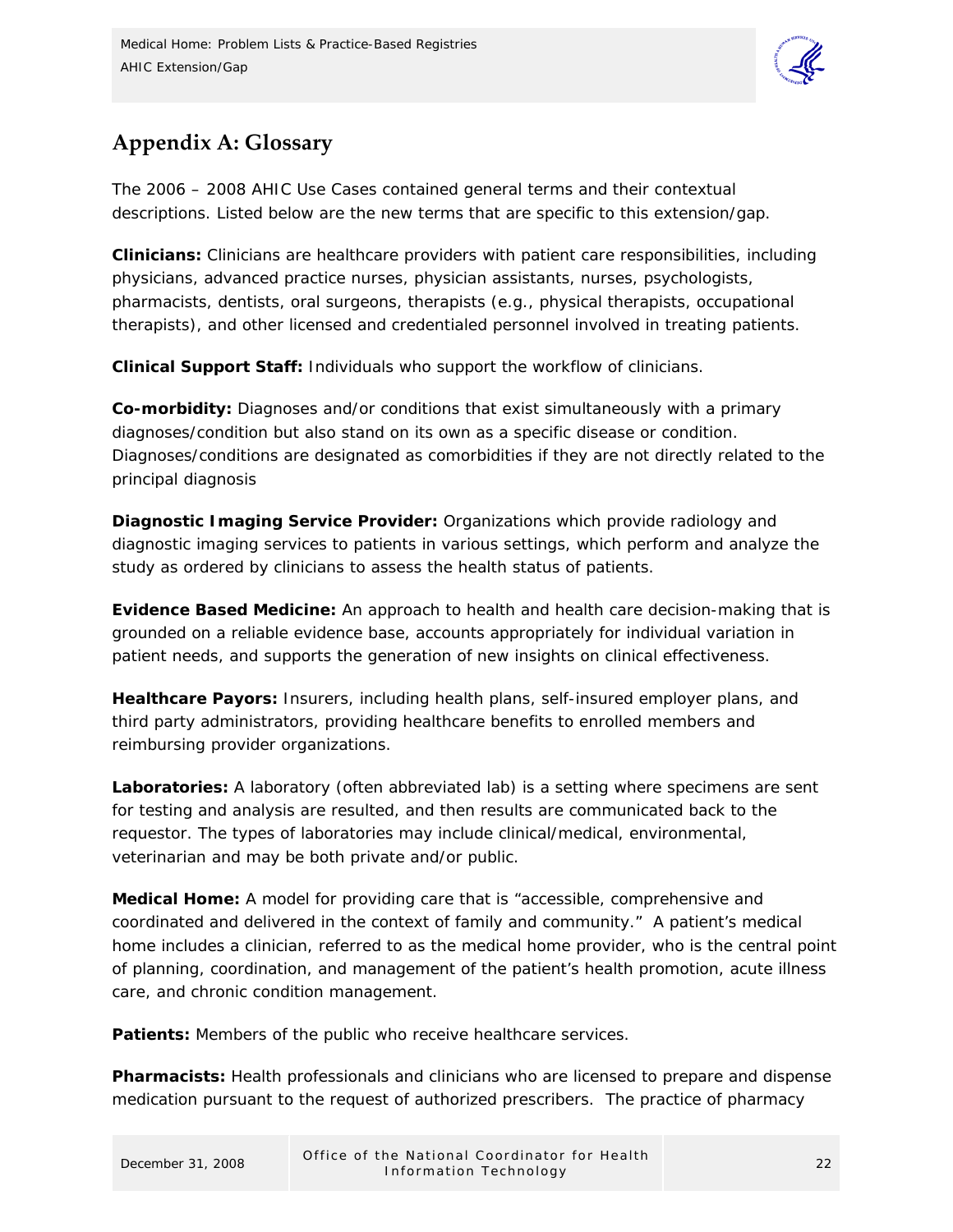

includes, but is not limited to, the assessment, monitoring, and modification of medication and the compounding or dispensing of medication. Direct care activities that pharmacists can perform include patient education, patient assessment, and consultation.

**Practice-Based Registry Suppliers:** Organizations that design, build, sell, or support the use of practice based registries which support systems for the collection, storage, retrieval, analysis, and dissemination of information to support health needs of patients within a clinician practice or organization.

**Problem List:** An index of diseases and/or conditions and associated information that impacts and/or influences a patient's health. Examples of types of information that may be included in a Problem List are medical, psychiatric, nursing, dental, social, nutritional, preventative, and other diagnoses and events such as: procedures, complications, disabilities, and functional limitations.

**Public Health Agencies/Organizations:** Federal, state, local, territorial, and tribal government organizations and clinical care personnel that exist to help protect and improve the health of their respective constituents.

**Quality Organizations:** Public/private organizations active in the healthcare quality measurement enterprise. These organizations include entities which set priorities, endorse measure sets, harmonize quality measures across settings, establish guidelines for collection and reporting, and support quality improvement. Examples of various quality organizations include the National Quality Forum (NQF), Hospital Quality Alliance (HQA), AQA, The Joint Commission, Centers for Medicare & Medicaid Services (CMS), the National Committee for Quality Assurance (NCQA), Quality Improvement Organizations (QIOs), and specialty medical boards.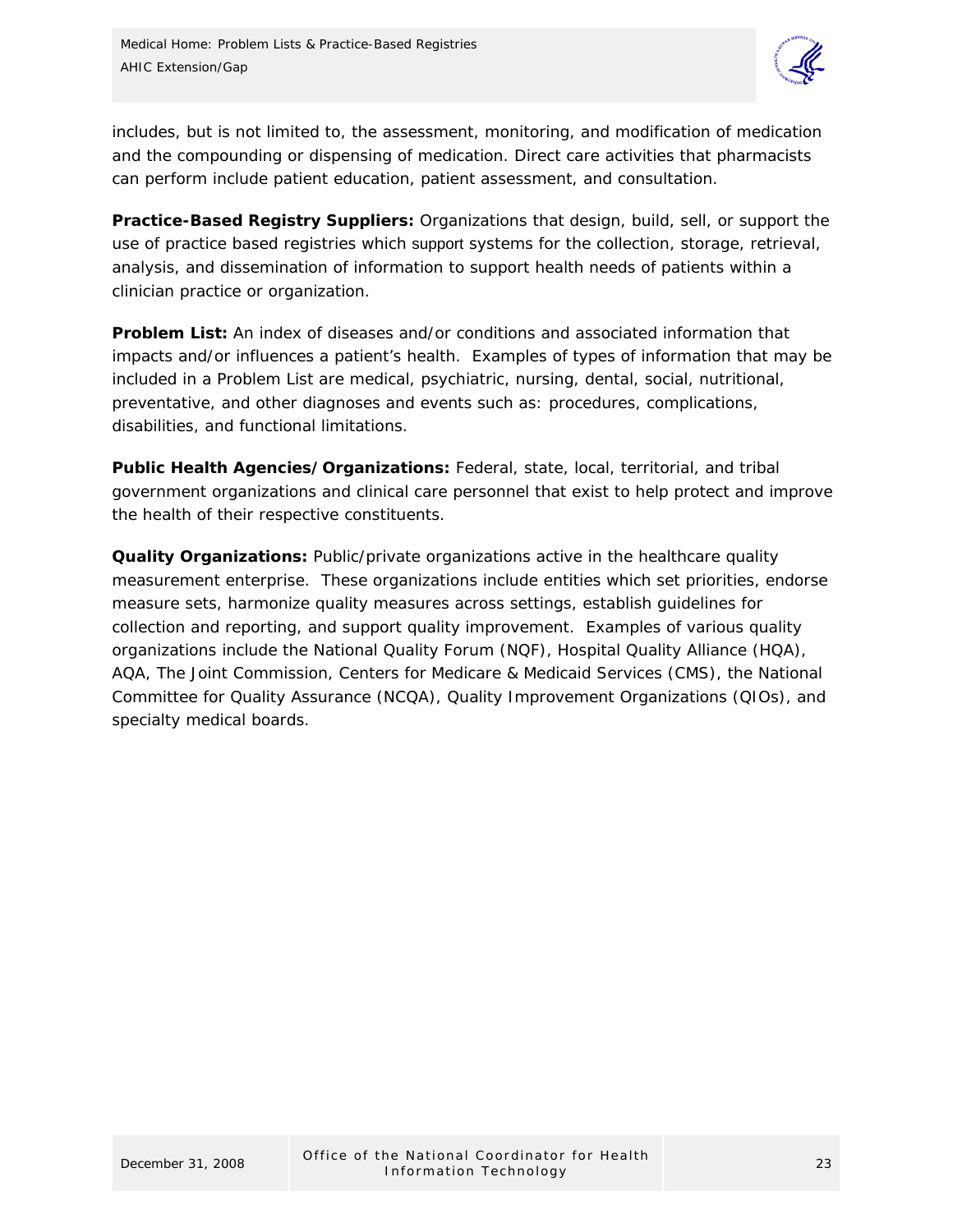

### <span id="page-23-0"></span>**Appendix B: Analysis and Examples**

An analysis of the information exchange components associated with the medical home and examples of potential mechanisms are included in this appendix. These examples are not intended to be inclusive of all activities in this area.

| <b>Medical Home Information Exchange Needs</b>        |                                                                                                                                                                                                                                                                                    |                                     | Use Case or Extension/Gap                                                                                                                          |  |  |
|-------------------------------------------------------|------------------------------------------------------------------------------------------------------------------------------------------------------------------------------------------------------------------------------------------------------------------------------------|-------------------------------------|----------------------------------------------------------------------------------------------------------------------------------------------------|--|--|
| $\bullet$<br>$\bullet$<br>$\bullet$<br>$\bullet$<br>٠ | Patient Demographic Details<br>Dates of Previous Visits<br>Encounter Documentation from Visits to Other<br>Providers<br><b>Advanced Directives</b><br>Request for Consultation Information<br>Transfer of Care Information                                                         | $\bullet$<br>$\bullet$              | 2009 Clinical Note Details<br>Extension/Gap<br>2008 Consultations and<br>Transfers of Care Use Case                                                |  |  |
|                                                       | Order Laboratory Tests Electronically Laboratory<br>Results and Interpretation                                                                                                                                                                                                     | $\bullet$<br>$\bullet$              | 2009 General Lab Orders<br>Extension/Gap<br>2006 EHR-Lab Results<br><b>Reporting Use Case</b>                                                      |  |  |
| $\bullet$<br>$\bullet$<br>$\bullet$<br>$\bullet$      | Prescribe Medications Electronically<br>Information to Facilitate Medication Management<br>Information to Facilitate Allergy Management<br>Prescribing Clinician Information<br>Ambulatory, Inpatient, Discharge, and Long-<br><b>Term Care Medications</b>                        | $\bullet$<br>$\bullet$              | 2007 Medication<br>Management Use Case<br>2009 Medication Gaps<br>Extension/Gap                                                                    |  |  |
| $\bullet$<br>$\bullet$<br>$\bullet$<br>$\bullet$      | Patient Preferences and Information<br>Patient Information from PHRs and Health<br><b>Record Banks</b><br>Patient-Provider Secure Communication<br>Patient Entry of Symptoms, Adherence to<br>Treatments<br>Patient Physiologic Measures (e.g. weight, blood<br>pressure, glucose) | $\bullet$<br>$\bullet$<br>$\bullet$ | 2007 Consumer Access to<br><b>Clinical Information Use Case</b><br>2008 Patient-Provider Secure<br>Messaging<br>2008 Remote Monitoring Use<br>Case |  |  |
|                                                       | Report on Nationally Recognized Quality<br>Measures                                                                                                                                                                                                                                | $\bullet$                           | 2006 Quality Use Case                                                                                                                              |  |  |
| $\bullet$<br>٠<br>٠                                   | Medical Home Provider Designation<br>Provider Lists Management (Gap)<br>Problem Lists Management (Gap)<br>Registry Functions and Patient Population<br>Management (Gap)                                                                                                            | $\bullet$                           | 2009 Medical Home: Problem<br>Lists & Practice-Based<br>Registries                                                                                 |  |  |

#### **Figure B‐1. Examples of Medical Home Information Exchange Needs**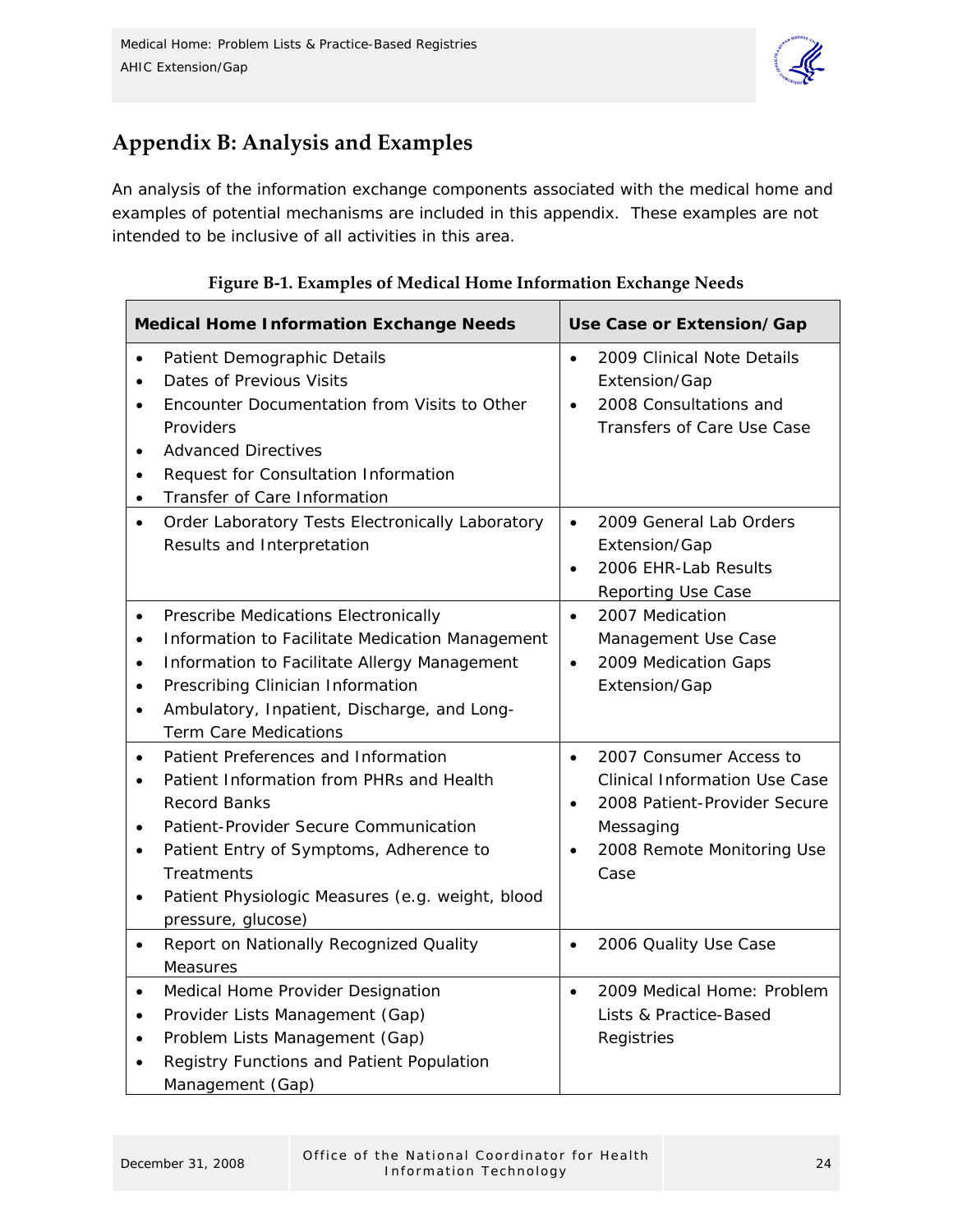

Figure B-2 provides examples from the California Healthcare Foundation's report on *Using Computerized Registries in Chronic Disease Care* of registry functions that may require communication of standards-based information between providers:

| <b>Elements of Chronic</b>                                         | <b>Registry Functions</b>                                                                                                                                                                                                                                                                                                                                                                                                                                                                            |                                                                                                                                                                                                                                                                                                           |  |  |  |
|--------------------------------------------------------------------|------------------------------------------------------------------------------------------------------------------------------------------------------------------------------------------------------------------------------------------------------------------------------------------------------------------------------------------------------------------------------------------------------------------------------------------------------------------------------------------------------|-----------------------------------------------------------------------------------------------------------------------------------------------------------------------------------------------------------------------------------------------------------------------------------------------------------|--|--|--|
| Care Management <sup>IV</sup>                                      | <b>Basic</b>                                                                                                                                                                                                                                                                                                                                                                                                                                                                                         | <b>Advanced</b>                                                                                                                                                                                                                                                                                           |  |  |  |
| Ensure regular follow-up<br>by the care team                       | Track desired intervals for next visit,<br>$\bullet$<br>test, or contact based on care<br>guideline.<br>Allow clinicians to record patient-<br>specific interval for next visit or<br>intervention.<br>Provide patient lists sorted according<br>$\bullet$<br>to overdue status (e.g., no HbA1c<br>during last 6 months) or patient<br>status according to management<br>control (e.g., HbA1c>8 or personal<br>goal.<br>Provide outreach or exception lists<br>٠<br>for each physician or care team. | Provide telephone call lists and/or<br>$\bullet$<br>mailing labels and patient reminder<br>letters for follow-up.<br>Display next appointment date for<br>$\bullet$<br>patients on outreach or exception<br>lists.                                                                                        |  |  |  |
| Embed evidence-based<br>guidelines into daily<br>clinical practice | Incorporate information about care<br>$\bullet$<br>management guidelines into reports<br>and displays for care teams.                                                                                                                                                                                                                                                                                                                                                                                | Include prompts to recommend<br>$\bullet$<br>changes in patient care plan using<br>guideline-based algorithms and<br>patient specific information.                                                                                                                                                        |  |  |  |
| Integrate specialist<br>expertise and primary<br>care              | Incorporate care guidelines for<br>٠<br>primary care with input from<br>relevant specialists.                                                                                                                                                                                                                                                                                                                                                                                                        | Incorporate information about<br>٠<br>decision criteria for patient referral<br>to specialist in patient displays and<br>reports for care teams.<br>Include prompts recommending<br>$\bullet$<br>referrals for specific patients using<br>guideline-based algorithms and<br>patient-specific information. |  |  |  |
| Provide timely reminders<br>for providers and<br>patients          | Track desired intervals for next visit,<br>$\bullet$<br>test, or contact based on care<br>guideline.<br>Allow clinicians to record patient-<br>$\bullet$<br>specific interval for next visit or<br>intervention.<br>Include information about due dates<br>$\bullet$<br>for visits and other interventions in<br>patient reports and displays.                                                                                                                                                       | Send email notification to physicians<br>$\bullet$<br>or care team when registry patients<br>are seen in emergency department.                                                                                                                                                                            |  |  |  |

**Figure B‐2. CHCF Examples of Practice‐Based Registry Functions[iii](#page-26-2)**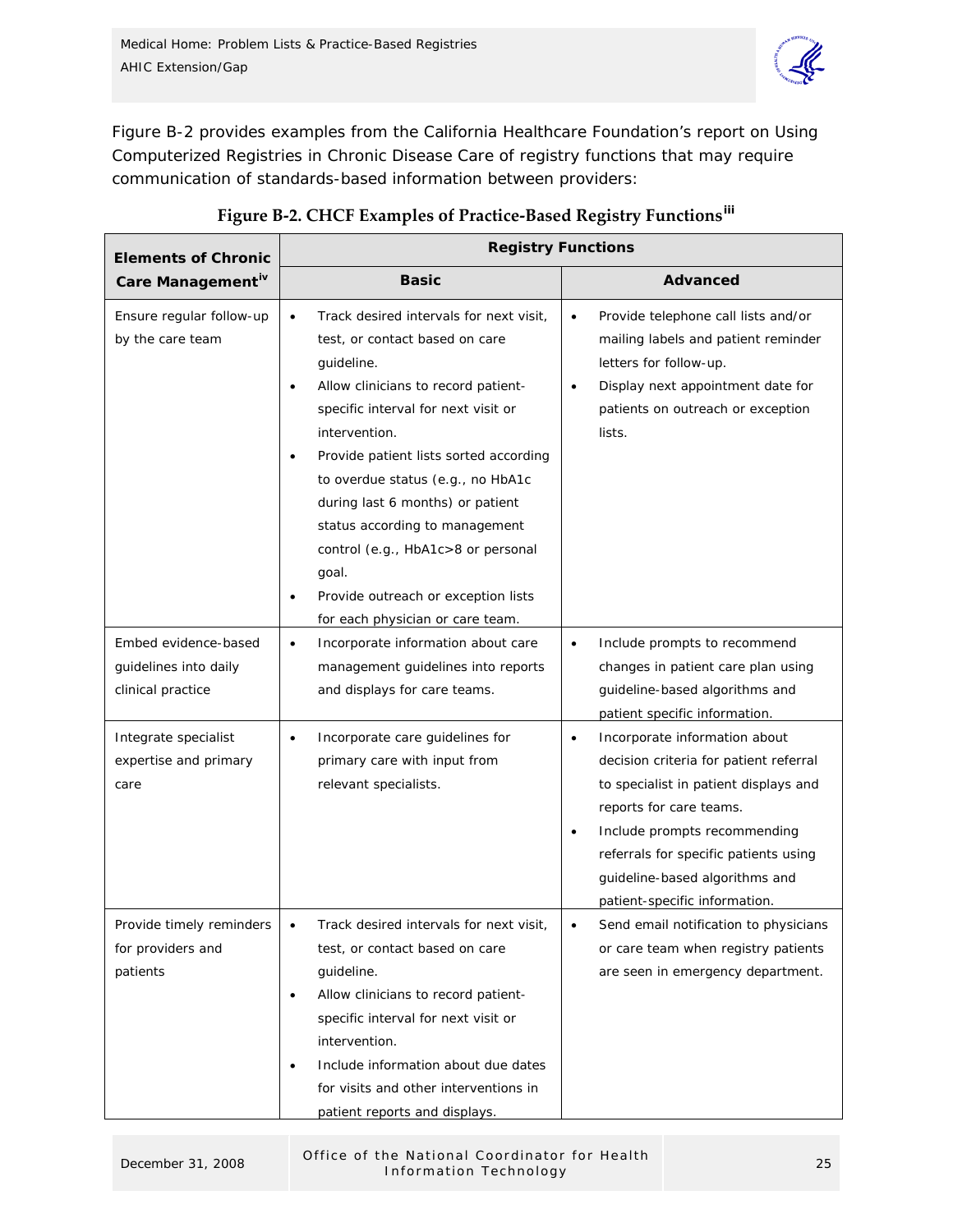

| <b>Elements of Chronic</b>                                             | <b>Registry Functions</b>                                                                                                                                                                                                                                                                                                                                                                                                                                                                                                              |                                                                                                                                                                                                                                                      |  |  |  |
|------------------------------------------------------------------------|----------------------------------------------------------------------------------------------------------------------------------------------------------------------------------------------------------------------------------------------------------------------------------------------------------------------------------------------------------------------------------------------------------------------------------------------------------------------------------------------------------------------------------------|------------------------------------------------------------------------------------------------------------------------------------------------------------------------------------------------------------------------------------------------------|--|--|--|
| Care Management <sup>iv</sup>                                          | <b>Basic</b>                                                                                                                                                                                                                                                                                                                                                                                                                                                                                                                           | Advanced                                                                                                                                                                                                                                             |  |  |  |
| Identify relevant<br>subpopulations for care                           | Track information for identified<br>$\bullet$<br>subpopulations of patients with a<br>designated chronic condition.<br>Manage the list of active and<br>$\bullet$<br>engaged patients for each PCP and<br>care team.                                                                                                                                                                                                                                                                                                                   | Assist with identification of new<br>$\bullet$<br>patients with a chronic condition by<br>reviewing electronic information in<br>external systems.<br>Stratify patients according to<br>$\bullet$<br>severity of condition.                          |  |  |  |
| Facilitate individual<br>patient care planning                         | Provide a condition-specific view of<br>$\bullet$<br>current patient status and progress.                                                                                                                                                                                                                                                                                                                                                                                                                                              | Recommend changes in patient care<br>$\bullet$<br>plan using guideline-based<br>algorithms and patient-specific<br>information.                                                                                                                      |  |  |  |
| Share information with<br>patients and providers<br>to coordinate care | Patient information available to all<br>$\bullet$<br>members of the primary care team.<br>Record patient self management<br>$\bullet$<br>plan for subsequent access by care<br>team.                                                                                                                                                                                                                                                                                                                                                   | Patient information available to case<br>$\bullet$<br>managers, specialists, and others<br>involved in care.<br>Patient version available from<br>$\bullet$<br>registry including information on<br>status, care plan, and self-<br>management plan. |  |  |  |
| Monitor performance of<br>practice team and care<br>system             | Provide population reports for lists of<br>$\bullet$<br>patients and user-specified<br>conditions of management control<br>$(e.g., HbA1c<8)$ or guideline<br>compliance status (e.g., two HbA1c<br>tests in past year).<br>Provide tabular analysis of trends in<br>$\bullet$<br>any of the above.<br>Provide population reports for<br>$\bullet$<br>individual physicians and care teams,<br>clinics, and medical groups.<br>Provide peer comparison reports for<br>$\bullet$<br>individual physicians and care teams<br>and clinics. | Provide graphic displays of trends in<br>$\bullet$<br>user-specified conditions of<br>management control and guideline<br>compliance in population reports.                                                                                          |  |  |  |

|  |  | Figure B-3. CHCF Examples of Practice-Based Registry Functions (cont.)iii |  |
|--|--|---------------------------------------------------------------------------|--|
|  |  |                                                                           |  |